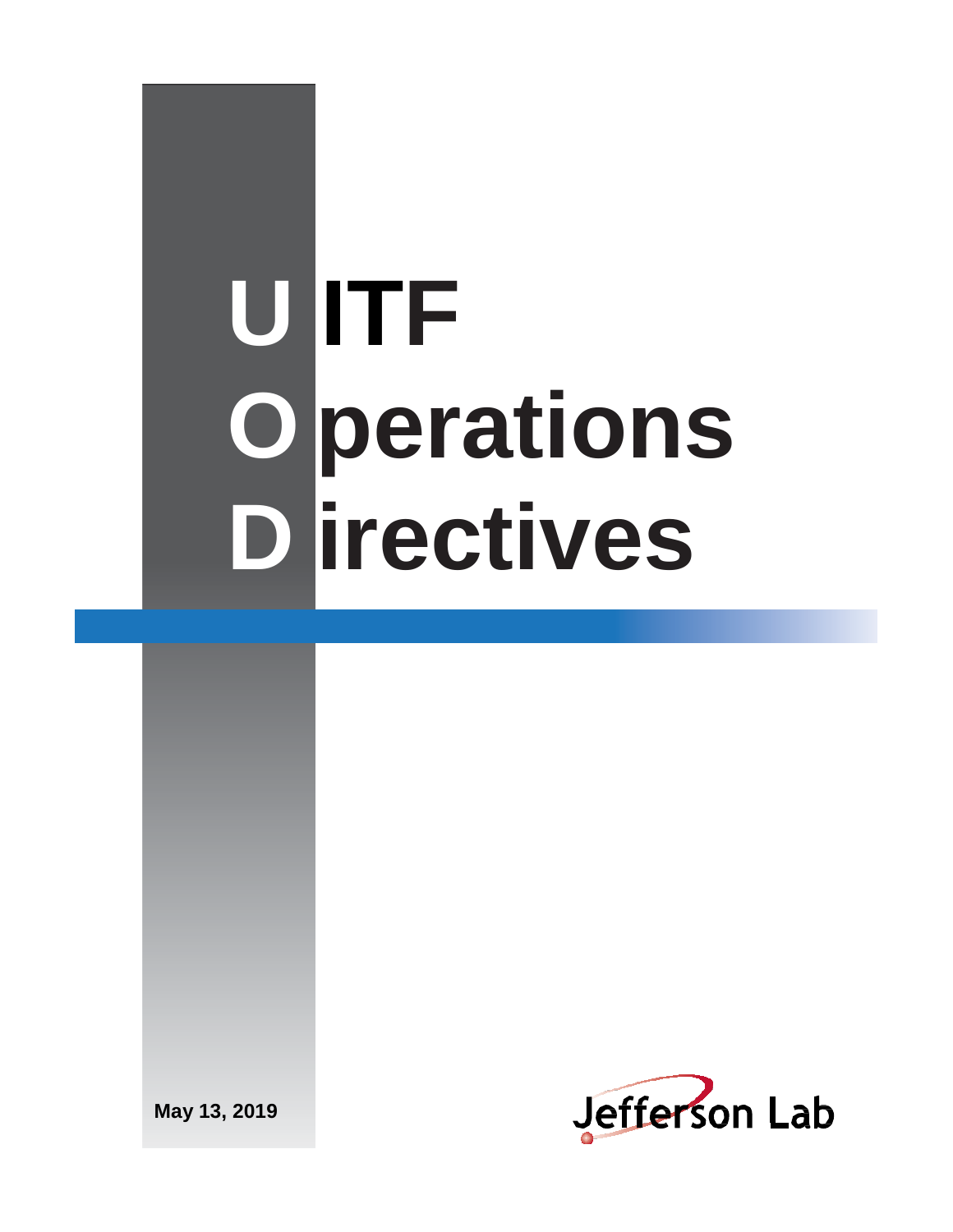## **Table of Contents**

### **Contents**

| 1.1     |                                           |  |
|---------|-------------------------------------------|--|
| 1.1.1   |                                           |  |
| 1.1.2   |                                           |  |
| 1.1.2.1 |                                           |  |
| 1.1.2.2 |                                           |  |
| 1.1.3   |                                           |  |
| 1.1.4   |                                           |  |
| 1.1.5   |                                           |  |
| 1.1.6   |                                           |  |
| 1.2     | <b>Personnel and Responsibilities  12</b> |  |
| 1.2.1   |                                           |  |
| 1.2.2   |                                           |  |
| 1.2.3   |                                           |  |
| 1.2.4   |                                           |  |
| 1.3     |                                           |  |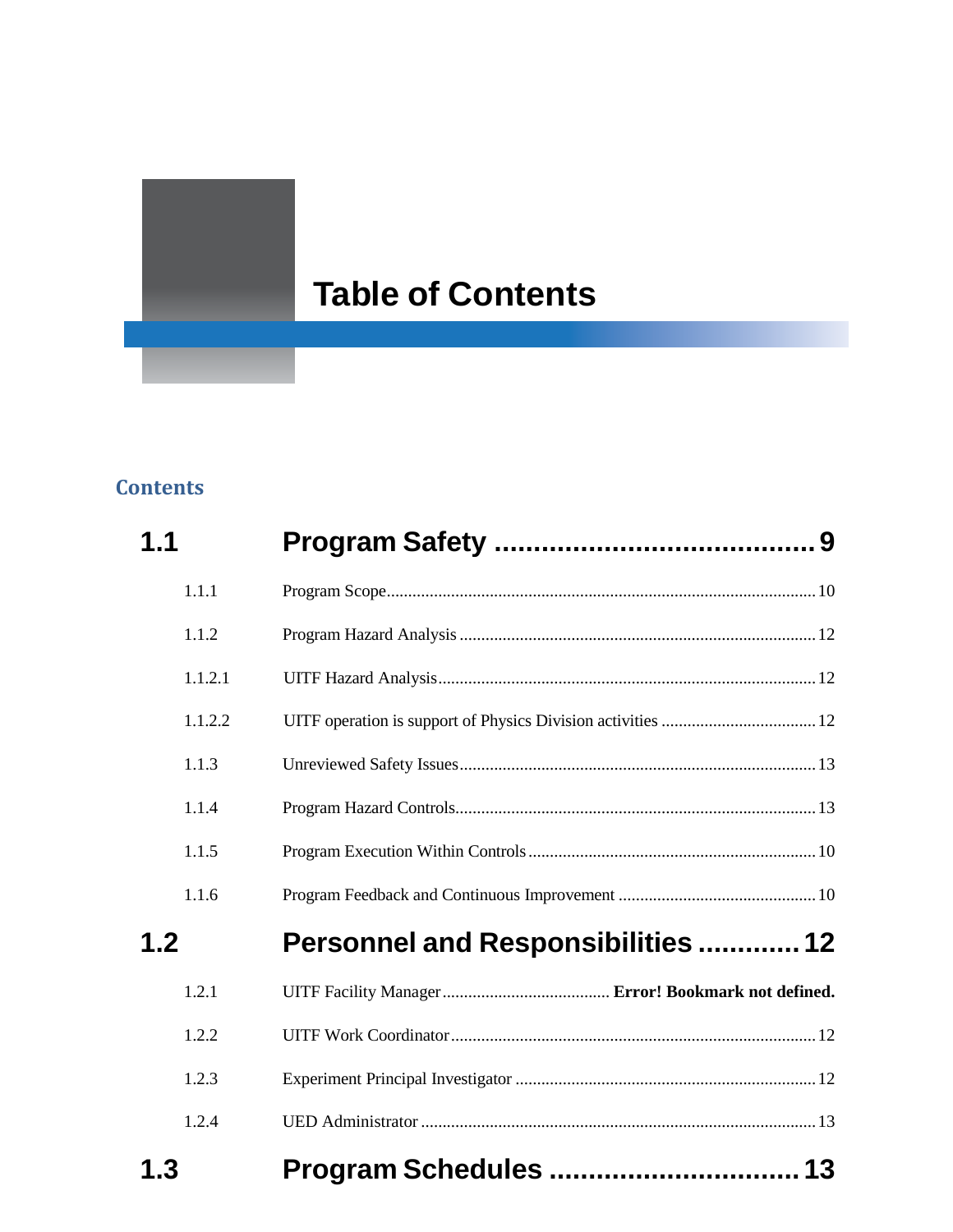| 1.3.1 |                                          |  |
|-------|------------------------------------------|--|
| 1.3.2 |                                          |  |
| 2.1   | The UITF Element Database (UED)  1       |  |
| 2.1.1 |                                          |  |
| 2.1.2 |                                          |  |
| 2.1.3 |                                          |  |
| 2.1.4 |                                          |  |
| 3.1   | UITF Operations Overview 1               |  |
| 3.2   | <b>Personnel and Responsibilities  2</b> |  |
| 3.2.1 |                                          |  |
| 3.3   |                                          |  |
| 3.3.1 |                                          |  |
| 3.3.2 |                                          |  |
| 3.3.3 |                                          |  |
| 3.3.4 |                                          |  |
| 3.3.5 |                                          |  |
| 3.3.6 |                                          |  |
| 3.4   |                                          |  |
| 3.4.1 |                                          |  |
| 3.4.2 |                                          |  |
| 3.4.3 |                                          |  |
| 3.4.4 |                                          |  |
| 4.1   | Personnel and Responsibilities  9        |  |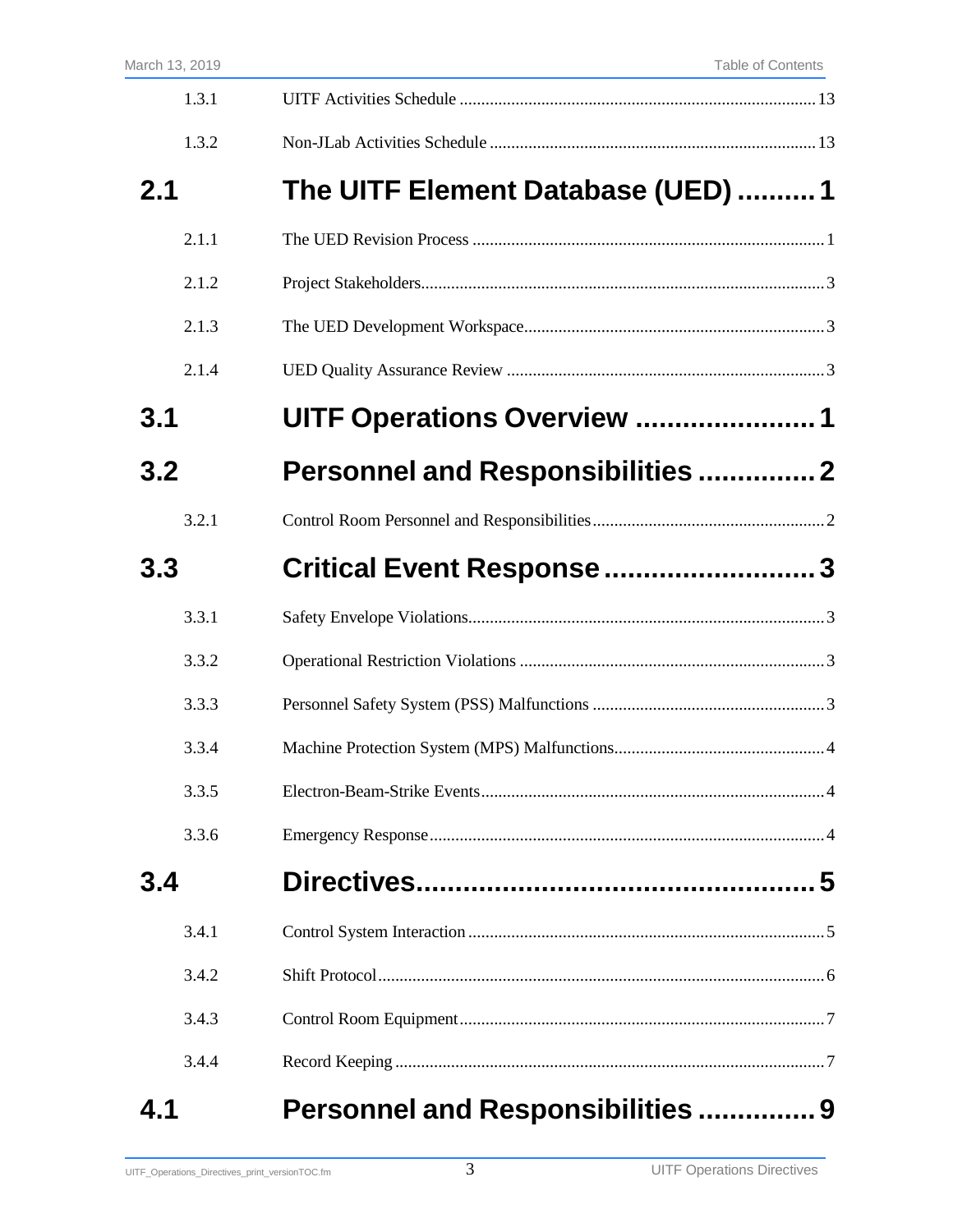| 4.1.1 |    |
|-------|----|
| 4.1.2 |    |
| 4.2   | 10 |
| 4.2.1 |    |
| 4.2.5 |    |
| 4.2.6 |    |
| 4.2.7 |    |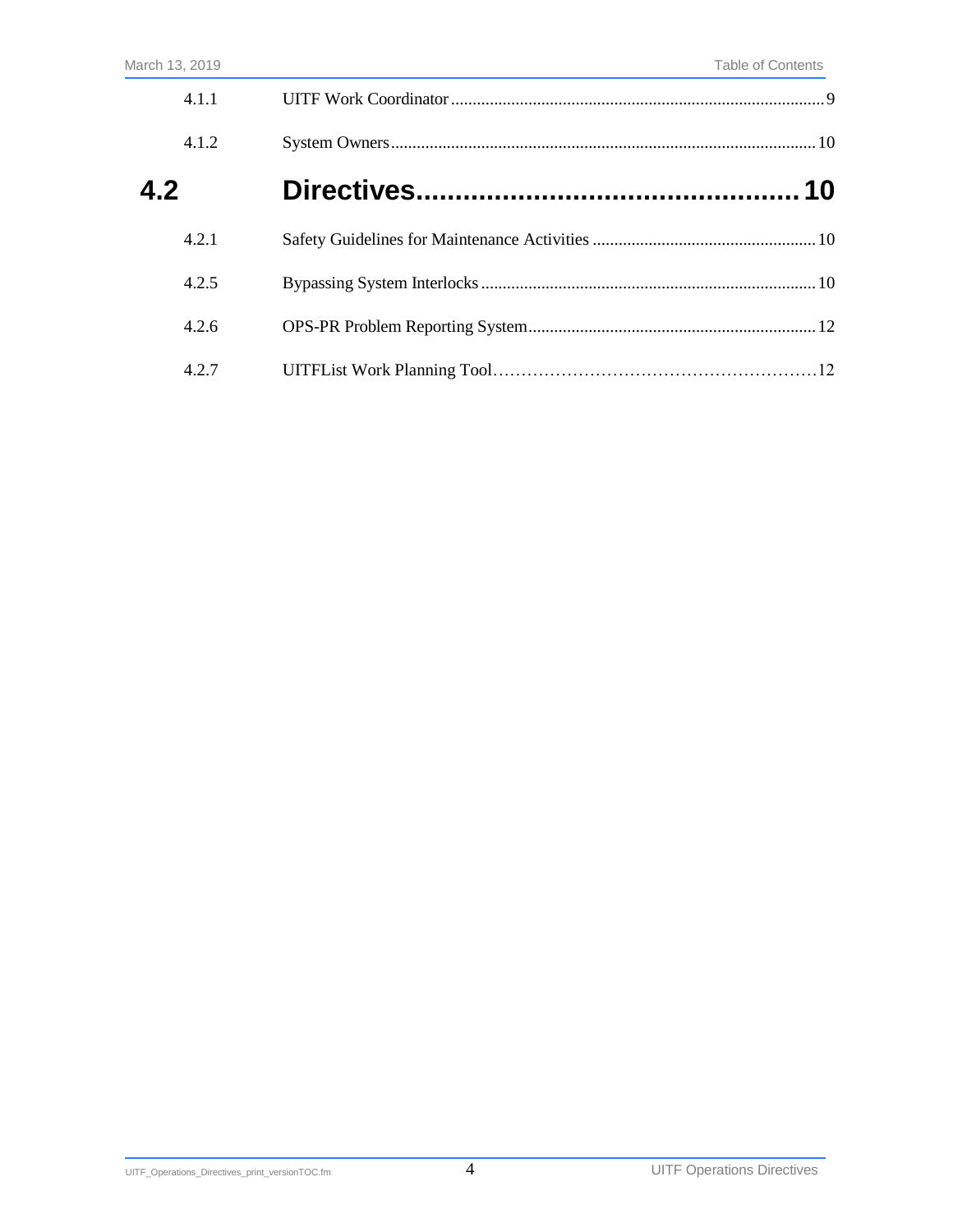

This document, the Upgraded Injector Test Facility (UITF) Operations Directives (UOD), provides directives for operation and maintenance of Thomas Jefferson National Accelerator Facility's (Jefferson Lab's) UITF.

The UITF is a **TEST** facility for R&D in accelerators, detectors for experimental nuclear and particle physics and experiments which can use the facility's electron beam.

The UITF Facility Manager has the authority and responsibility to authorize who can operate UITF. Operation in this context means any powering of UITF components which can or have the potential to generate radiation (HV, Lasers, RF and electron beam). *No one shall be authorized to operate the accelerator at the UITF unless they have read and concur with the UOD and have received such hands-on training as required by the UITF Facility Manager for their activity.*

As a Test Facility, UITF does not require Continuous Electron Beam Accelerator Facility (CEBAF)/ Low Energy Recirculator Facility (LERF) type Operators and SSOs.

This document consists of the following sections. Each chapter describes the personnel and their responsibilities for UITF operations and the applicable directives.

#### **Chapter 1: [Program](#page-8-1) Control**

Describes how safety is integrated into execution of the UITF program and establishes how the program is defined and executed.

#### **Chapter 2: [Configuration](#page-19-2) Management**

Outlines how configuration management standards and work practices are applied as part of UITF operations.

#### **Chapter 3: UITF Operations**

Specifies directives for how the UITF program is carried out, including the safety responsibilities of the control room staff and the role of safety organizations.

#### **Chapter 4: [Maintenance](#page-30-2) & Tracking**

Describes the planning, scheduling, and coordinating of maintenance activities to maintain and improve UITF availability.

#### **Appendix A: UOD [Release](#page-34-0) Memo**

The memo used to release the UOD, including the associated change summary and review cycle.

This document has been approved by:

Bernard Matthew Poelker UITF Facility Manager Date: March 13, 2019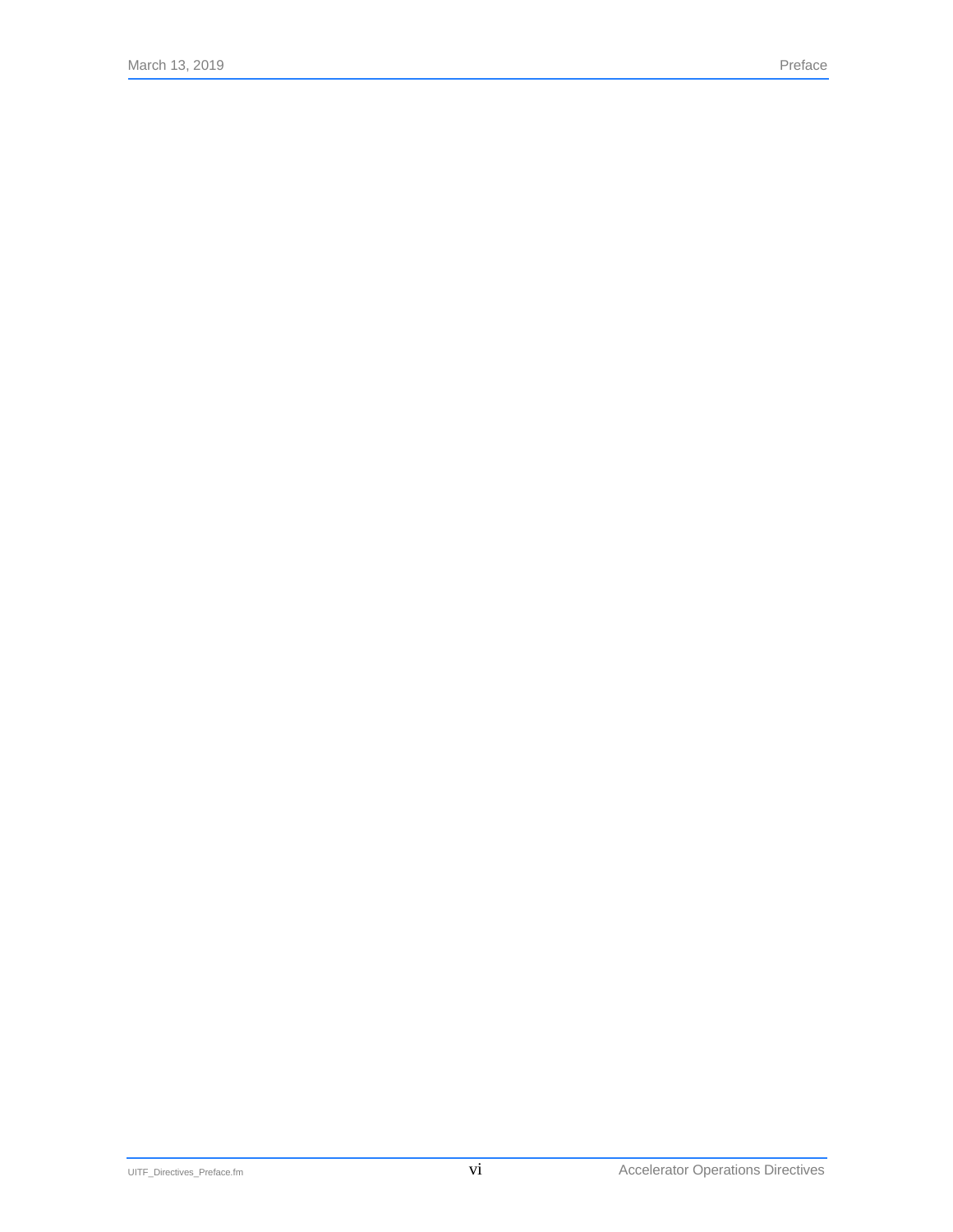## **Acronyms & Abbreviations**

| <b>ARM</b>    | <b>Assigned Radiation Monitor</b>                              |
|---------------|----------------------------------------------------------------|
| <b>BCM</b>    | <b>Beam Current Monitor</b>                                    |
| <b>BLM</b>    | <b>Beam Loss Monitor</b>                                       |
| <b>BPM</b>    | <b>Beam Position Monitor</b>                                   |
| <b>CARM</b>   | <b>Controlled Area Radiation Monitor</b>                       |
| <b>CEBAF</b>  | Continuous Electron Beam Accelerator Facility                  |
| <b>CTF</b>    | <b>Cryogenic Test Facility</b>                                 |
| <b>CIS</b>    | Center for Injectors and Sources                               |
| COO           | Conduct of Operations document                                 |
| <b>DOE</b>    | Department of Energy                                           |
| <b>DSO</b>    | Division Safety Officer                                        |
| <b>EPICS</b>  | Experimental Physics and Industrial Control System             |
| <b>ERR</b>    | <b>Experimental Readiness Review</b>                           |
| <b>ESAD</b>   | <b>Experiment Safety Assessment Document</b>                   |
| ESH&Q         | Environment, Safety, Health and Quality                        |
| <b>FSD</b>    | <b>Fast Shutdown</b>                                           |
| IOC           | Input/Output Controller                                        |
| <b>ISM</b>    | <b>Integrated Safety Management</b>                            |
| JLab          | Thomas Jefferson National Accelerator Facility (Jefferson Lab) |
| PI.           | Principal Investigator                                         |
| <b>LERF</b>   | Low Energy Recirculator Facility                               |
| <b>LOSP</b>   | <b>Laser Operational Safety Procedure</b>                      |
| <b>LPSS</b>   | <b>Laser Personnel Safety System</b>                           |
| <b>MPS</b>    | <b>Machine Protection System</b>                               |
| <b>ODH</b>    | Oxygen Deficiency Hazard                                       |
| <b>OSP</b>    | <b>Operational Safety Procedure</b>                            |
| <b>OPS-PR</b> | <b>Operations Problem Report</b>                               |
| <b>PSS</b>    | Personnel Safety System                                        |
| <b>QCM</b>    | Quarter cryomodule                                             |
| <b>RCD</b>    | <b>Radiation Control Department</b>                            |
| RF            | Radio Frequency                                                |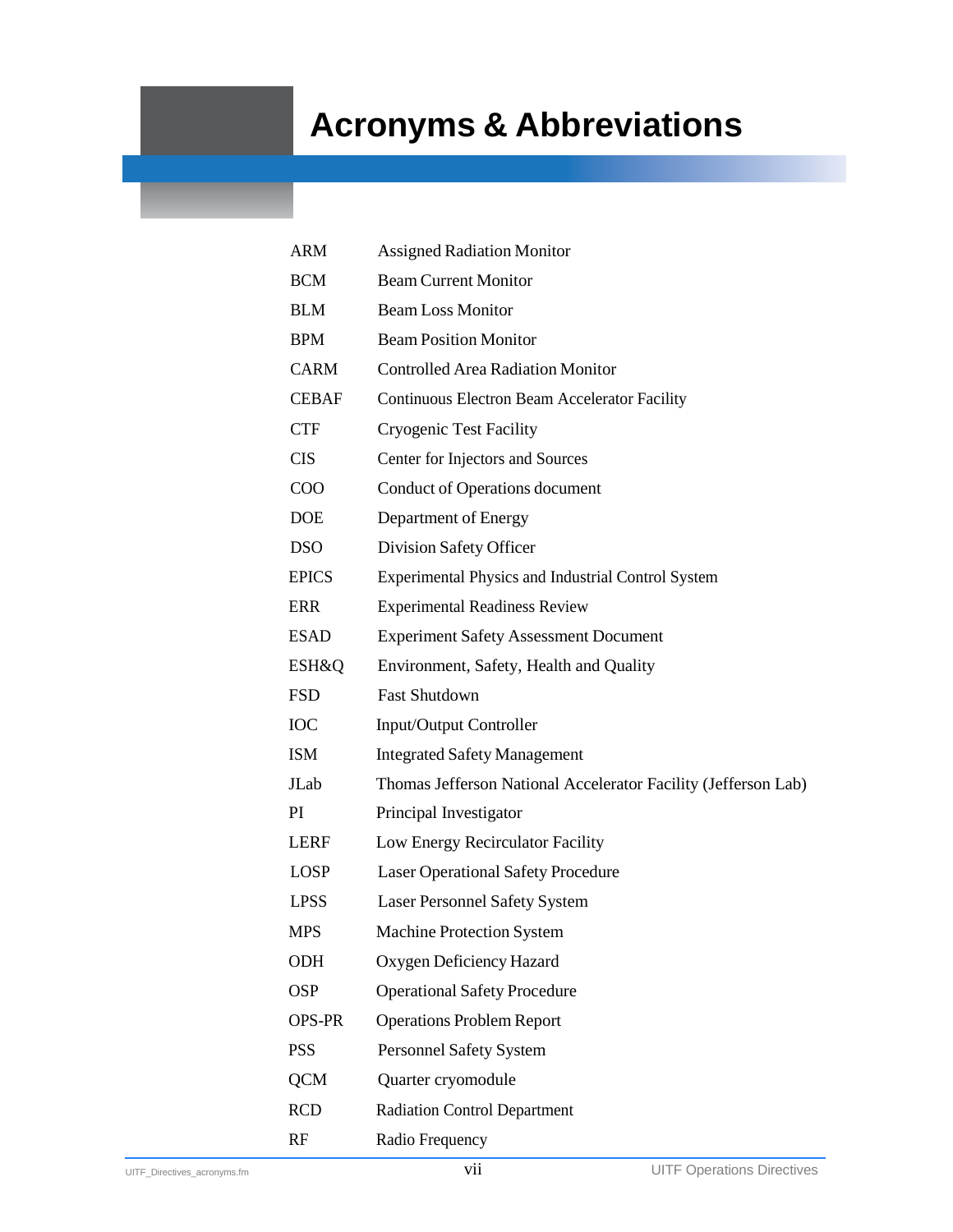| <b>RSAD</b> | <b>Radiation Safety Assessment Document</b>   |
|-------------|-----------------------------------------------|
| <b>RWP</b>  | <b>Radiation Work Permit</b>                  |
| <b>SRF</b>  | Superconducting Radio Frequency               |
| <b>TOSP</b> | <b>Temporary Operational Safety Procedure</b> |
| UED         | <b>UITF Element Database</b>                  |
| UITF        | <b>Upgraded Injector Test Facility</b>        |
| UOD         | <b>UITF Operations Directives</b>             |
| USI         | <b>Unreviewed Safety Issue</b>                |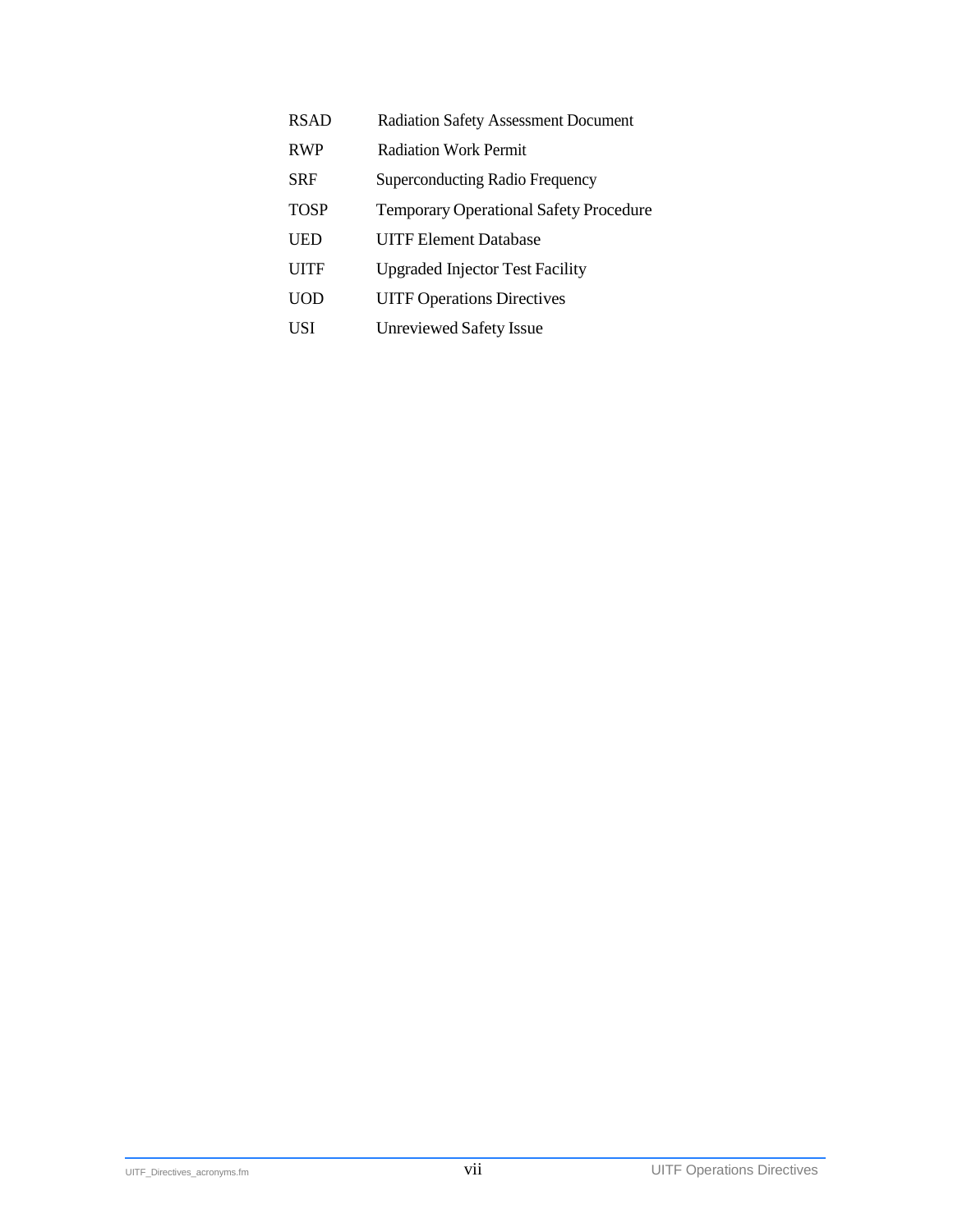## <span id="page-8-1"></span>**Program Control**

The Accelerator Division develops, controls and manages the UITF program. This chapter describes how safety and work planning are integrated into UITF program development and execution, how the program is authorized, and the roles and responsibilities of personnel involved in defining, conducting, and scheduling the program.

#### <span id="page-8-0"></span>**1.1 Program Safety**

All facets of UITF program planning and execution integrate safety as defined in the *JLab Integrated Safety Management System Program Description*.

The JLab safety program establishes Integrated Safety Management (ISM) practices that guide worker actions, from the development of safety directives to work performance. Below are seven ISM guiding principles. Refer to *JLab Integrated Safety Management System Program Description* for additional information.

- 1. Line management responsibility for safety
- 2. Clear roles and responsibilities
- 3. Competence commensurate with responsibilities
- 4. Balanced priorities
- 5. Identification of safety standards and requirements
- 6. Hazard controls tailored to work being performed
- 7. Operations authorization

It isJLab's policy not to compromise safety and health of personnel and environment regardless of the urgency or importance of any activity. AllJLab employees, subcontractors, and users have the power to stop any work that endangers people, the environment, property, or quality without any fear of reprisal. *ES&H Manual, Section 3330, Stop-Work and Re-Start for Safety Program*  documents this 'stop work policy'*.*

In addition to the seven guiding principles, there are five core safety management functionsto ensure the safety of workers, the public and the environment. These are:

- 1. Define the scope of work
- 2. Analyze the hazards
- 3. Develop and implement controls
- 4. Perform work within controls
- 5. Provide feedback for continuousimprovement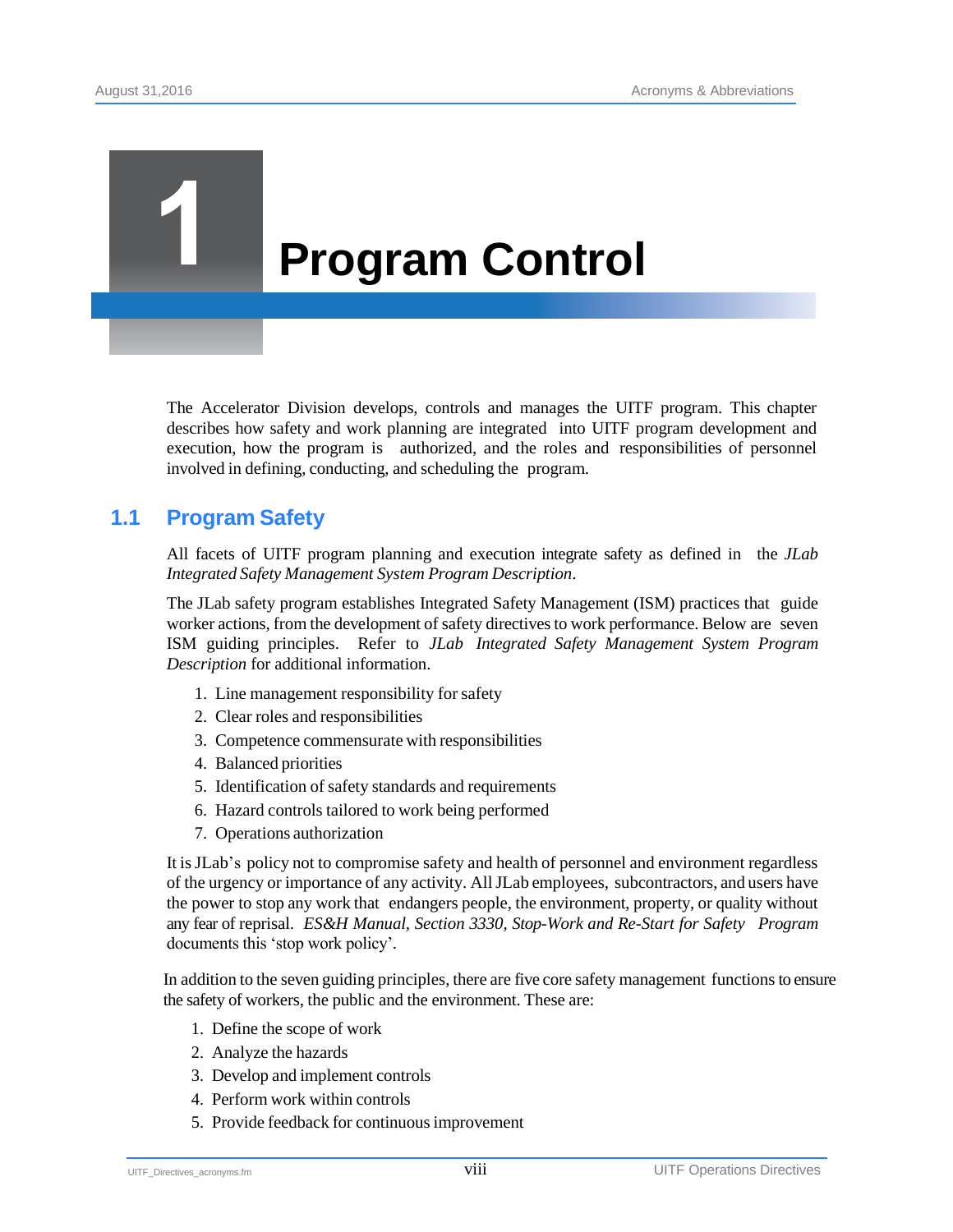A structured framework of administrative tools, policies, and procedures guide the safety and consistency of UITF's program planning and execution. ISM principles and the policies established in the *ES&H Manual* and guide scheduled and unscheduled maintenance activities at UITF as described in [Chapter](#page-30-3) 4 of this document.

#### <span id="page-9-0"></span>**1.1.1 Program Scope**

There are two broadly definable programs at UITF. These are:

- i) Accelerator related programs, e.g. improvements to the Lab's injectors for stringent beam control for parity experiments, testing accelerator components such as the quarter cryomodule (QCM), beam diagnostic equipment and testing concepts for future accelerators such as JLEIC and
- ii) Nuclear Physics related programs, e.g. testing and preparing equipment for nuclear physics experiments such as the HDIce target, executing experiments that can be done with a 10 MeV electron beam, such as the bubble chamber experiment and testing detectors for nuclear physics experiments.

UITF is primarily a *test facility* used to evaluate critical components intended for use at the CEBAF accelerator and experiment halls. But there is also the possibility that UITF will be operated as a *user facility*, to conduct physics experiments or to evaluate techniques or equipment not intended for use at CEBAF. Regardless of the task, the UITF program follows a structured evaluation process commensurate with the complexity of the activity.

Nuclear Physics experiments and major test installations such as HDIce follow the traditional path of a typical physics experiment. Figure 1 illustrates the process. The path for other activities depends on the scale, with small scale  $( $2$  FTE weeks) tests requiring only$ the approval of UITF facility manager and the Accelerator Division Department Head.



**Figure 1:** Approval/Scheduling Process for Nuclear Physics experiments and test installations at UITF (\*) Projects whose requirements impact lab resources, as determined by the Associate Director of the Accelerator Division and the UITF Facility Manager, will require JLab Director's approval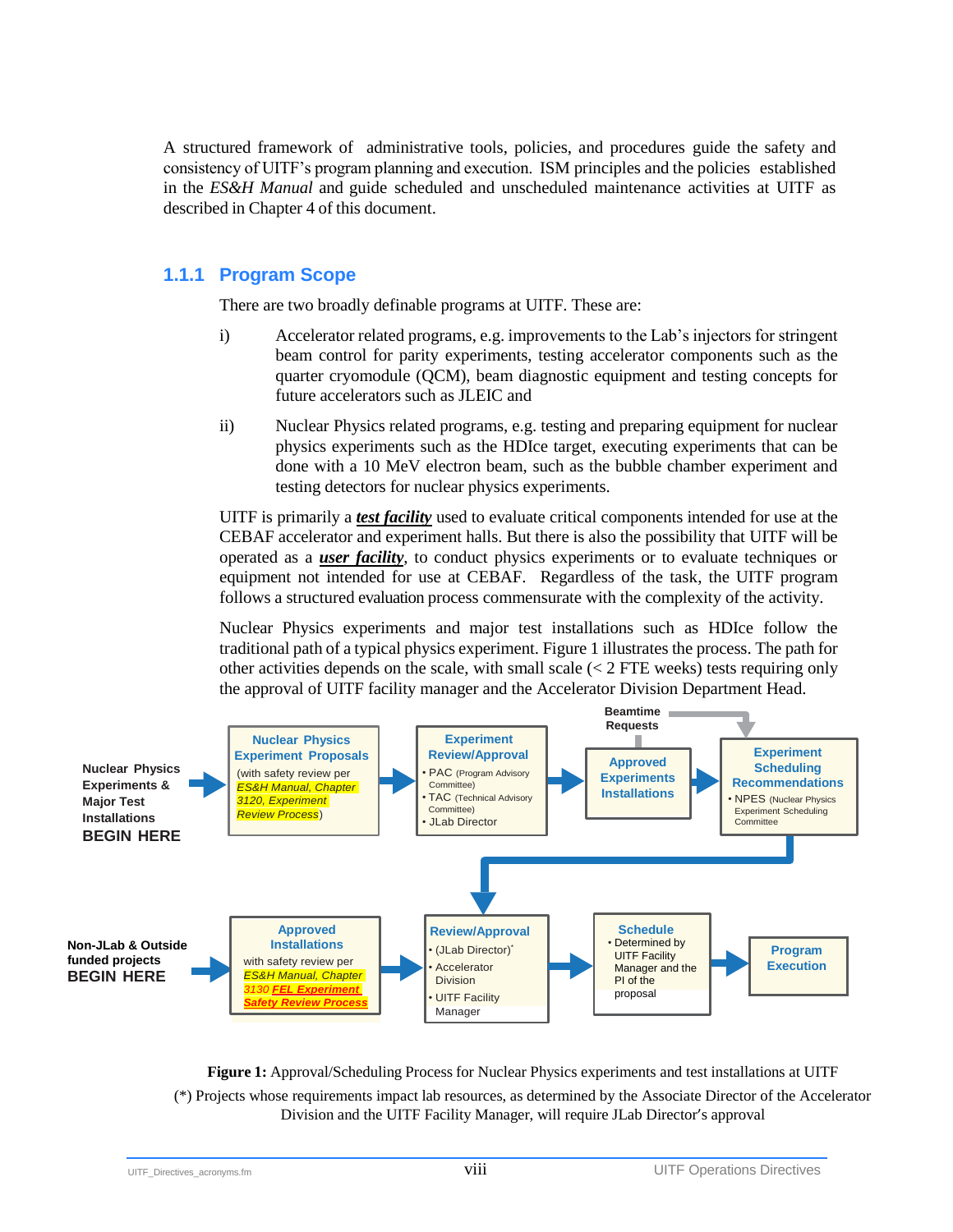#### **1.1.1.1 Nuclear Physics Experiment Proposals**

Groups of collaborating experimenters submit experiment proposals to the Program Advisory Committee (PAC)(see Figure 1). The PAC,which consists of distinguished members of the worldwide physics community who are not JLab employees, reviews all experiment proposals, judging the scientific merit, technical feasibility, and the manpower requirements before making a recommendation to the Jefferson Lab Director. Each experiment proposal is also reviewed for its effect on the environment, safety, and health using the review process defined in the *ES&H Manual, 3120 Experiment Review Process*. A second committee, the Technical Advisory Committee (TAC), also evaluates each experiment proposal and makes a recommendation to the Jefferson Lab Director based on the technical aspects of the proposal. The Jefferson Lab Director makes the decision to grant beam time.

Approved experiments can make formal beamtime requests using the standard *Beam Request* form and the *Radiation Budget* form. These forms are submitted to the Nuclear Physics Experiment Scheduling Committee (NPES) for consideration, along with a one-page summary of the scientific goals of the experiment. NPES, which consists of key JLab employees appointed by the Jefferson Lab Director, meets at least twice per year to consider beamtime requests. NPES takes into account a wide range of factors such as budget and manpower constraints, UITF performance capabilities, experiment staging space requirements and radiation budgets required to meet program goals.

#### **1.1.1.2 Major Test Installations for approved Experiment Proposals**

Major test installations, e.g. HDIce follow the Physics Division's process for conducting the tests. These may include an ESAD, RSAD, COO and ERR. This process is defined in the ES&H Manual, 3120 Experiment Review Process.

#### **1.1.1.3 Outside-Funded Experiment Proposals**

Experiments with outside funding, normally tests of equipment with electron beam, will be considered for approval by Jefferson Lab Director, the Associate Director for Accelerators and the UITF Facility Manager. Each proposal is reviewed for its effect on the environment, safety, and health using the review process consistent with ES&H Manual, 3130 [FEL Experiment Safety Review Process.](http://www.jlab.org/ehs/ehsmanual/manual/3130.html) The UITF Facility Manager will schedule approved experiments in consultation with the Lead Scientist of the project and the Lab leadership.

#### **1.1.1.4 JLab activities at UITF**

The present UITF Facility Manager is also the Department Head for the Center for Injectors and Sources. The UITF Facility Manager, aka the CIS director, has the authority and responsibility for the scheduling and executing JLab-focused activities.

#### **1.1.1.5 Program Development for non-JLab activities at UITF**

The UITF Facility Manager appoints a coordinator for each approved non-JLab specific project. The UITF Facility Manager will liaise with project PIs to develop overall and shift-by-shift run plans.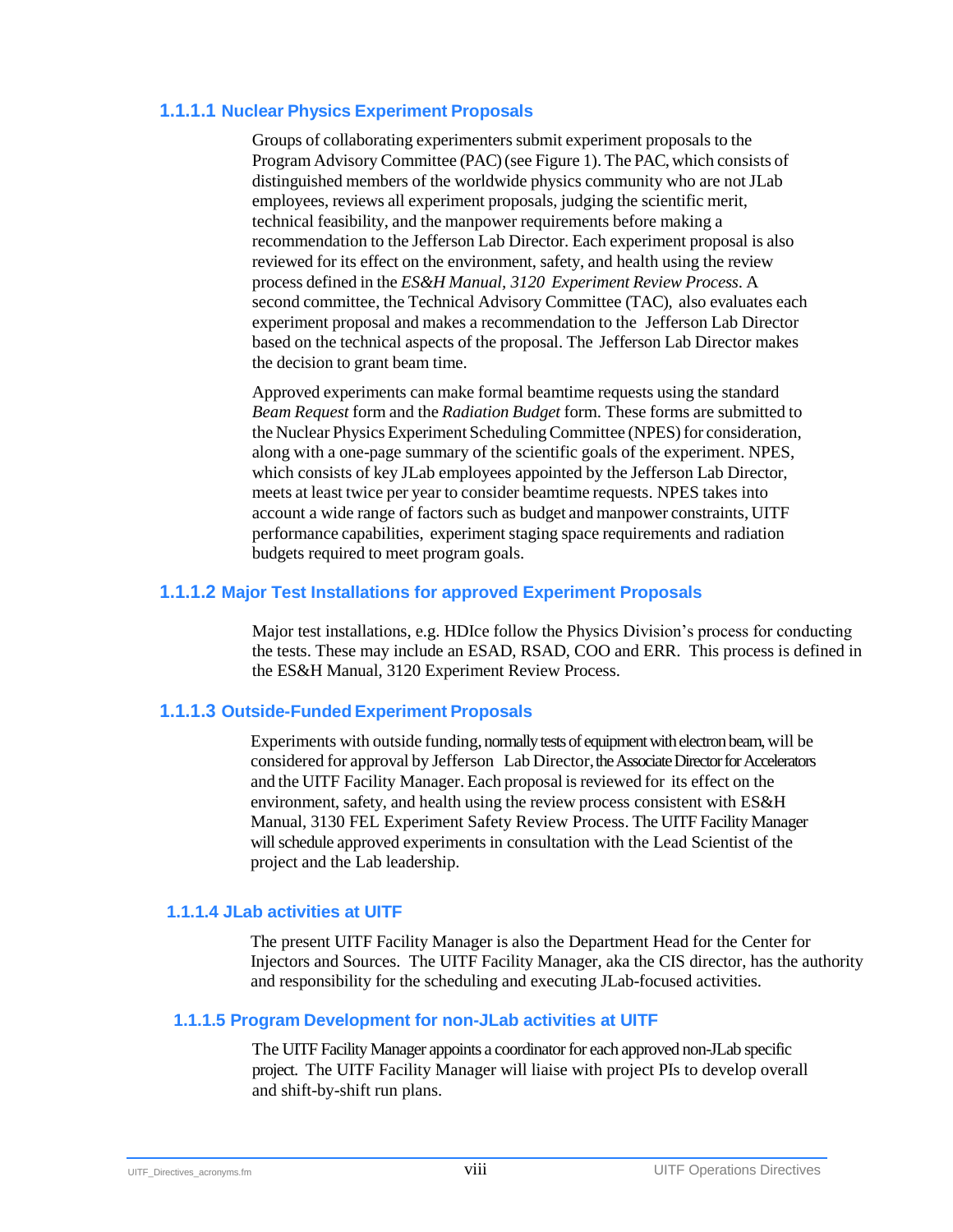#### <span id="page-11-0"></span>**1.1.2 Program Hazard Analysis**

"

The potential hazards associated with executing the UITF program are analyzed as two distinct segments:

1.) The hazards associated with operating the UITF, and

2.) The hazards associated with each non-JLab activity that will use the UITF beam.

Physics installations and installations of non-JLab staff that use the UITF beam will follow the Physics Division processes for hazard analyses and experimental readiness reviews outlined in *ES&H Manual, 3120 Experiment Review Process*. For all other activities, UITF Facility Manager has the authority and responsibility to require hazard analyses and mitigations measures and safety reviews.

#### <span id="page-11-1"></span>**1.1.2.1 UITF Hazard Analysis**

As required by *DOE Order 420.2C, Safety of Accelerator Facilities,* two documents address the hazards associated with UITF operations: the *JLab Final Safety Assessment Document* (FSAD) and the *JLab Accelerator Safety Envelope* (ASE). Laser safety is addressed by the *ES&H Manual, Section 6410, Laser Safety Program.*

**JLab Final Safety Assessment Document (FSAD)** – The FSAD analyzes and identifies hazards and associated on-site and off-site impact to workers, the public, and the environment from normal accelerator operations and credible accidents. The FSAD provides descriptions of engineered controls (e.g., interlocks and physical barriers) and administrative measures (e.g., training and documentation) used to eliminate, control, or mitigate the hazards from accelerator operation.

The Department of Energy (DOE) has designated JLab as a "Low-hazard, Non-Nuclear Accelerator Facility." This designation meansthat the hazards atJefferson Lab have the potential for no more than minor on-site and negligible off-site impacts to people or the environment.

UITF **Accelerator Safety Envelope (ASE)** – The ASE defines the physical and administrative bounding conditions for safe operations based on the safety analysis documented in the FSAD. When operations are performed within the boundaries of the ASE, the facility staff, facility users, general public, and environment are protected. Variations beyond the boundaries of the ASE are treated as reportable occurrences and are reported using the process defined in the *ES&H Manual, Section 5300, Occurrence Reporting to Department of Energy (DOE)*.

**Laser Safety** – The *ES&H Manual, Section 6410, Laser Safety Program* addresses mitigation of the hazards associated with operating the UITF.

#### <span id="page-11-2"></span>**1.1.2.2 UITF operation is support of Physics Division activities**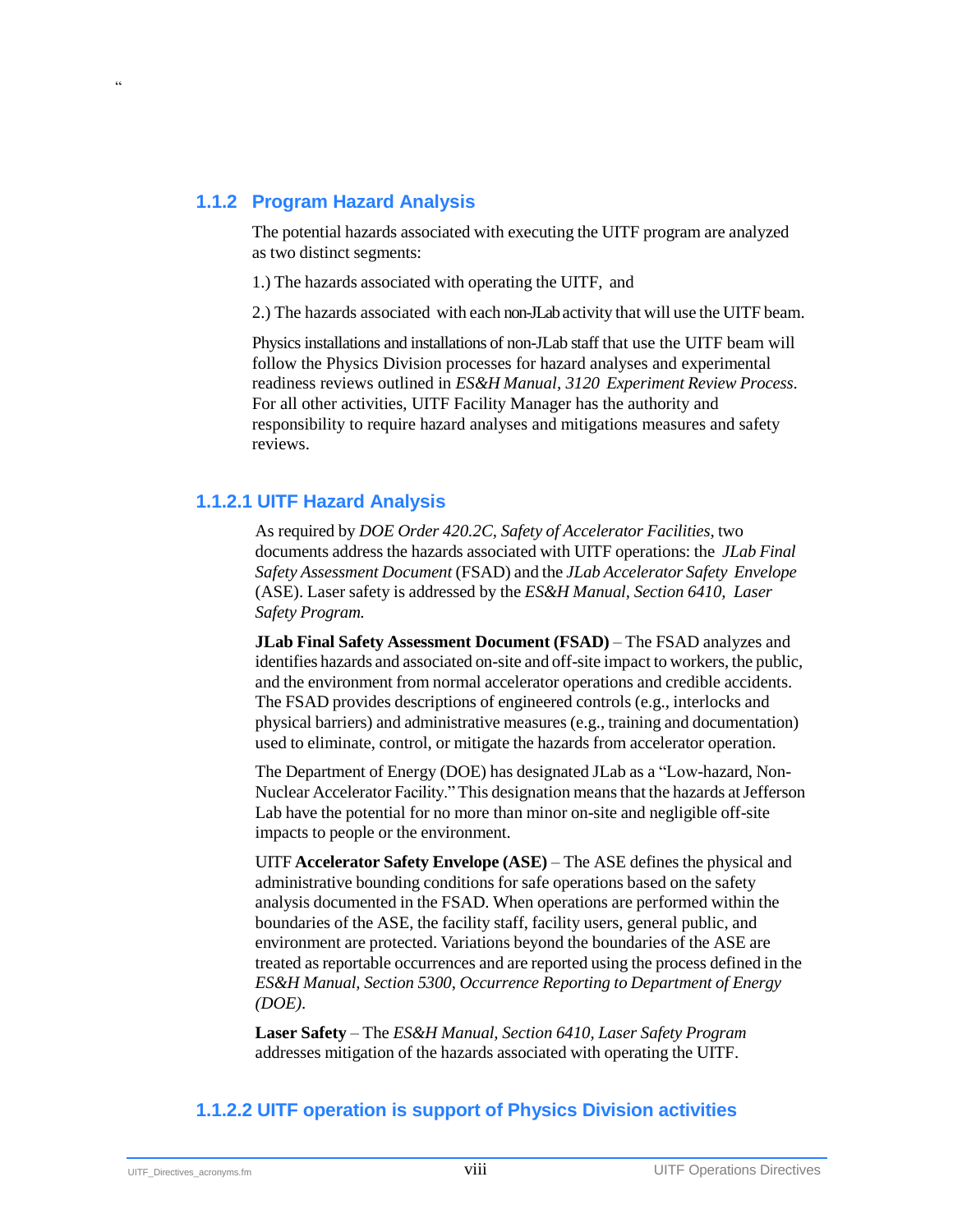Each Nuclear Physics experiment and major installation must follow the experiment review process defined by the Physics Division. This process, outlined in *ES&H Manual, 3120 Experiment Review Process*, specifies that an Experiment Safety Assessment Document (ESAD) and a Conduct of Operations document (COO) must be approved and in place before beam delivery. The ESAD addresses safety issues and activities for the experiment, while the COO describes the operational parameters for the experiment (e.g., duration, beam energy, beam current) and any required configuration changes to hardware or software. These two documents work together to address and communicate safety and operational information unique to each specific experiment

#### <span id="page-12-0"></span>**1.1.3 Unreviewed Safety Issues**

An Unreviewed Safety Issue (USI) is a safety issue that presents a significant safety risk and was not previously identified, analyzed, and already mitigated as documented in the FSAD. The word "unreviewed" in the term USI does *not necessarily* mean that hazards and controls were not properly reviewed; rather, it refersto hazards associated with a particular configuration or activity that may be new or different than those previously identified, analyzed, and mitigated as documented in the FSAD. A USI can result from either of the following:

- Discovery of a potential hazard that may not have been fully addressed in the development of the FSAD and ASE, including the discovery of errors or omissions in the hazard analysis.
- A proposed accelerator configuration or operational change that is beyond the scope of the hazard analysis in the FSAD.

It is important to note that the USI process does NOT apply to standard industrial hazards, unless the hazard could directly impact accelerator safety.

If a USI is suspected, either as the result of a proposed modification or due to unexpected circumstances, then the JLab *Unreviewed Safety Issue (USI) Procedure* (h[ttps://jlabdoc.jlab.org/docushare/dsweb/Get/Document-16644/](https://jlabdoc.jlab.org/docushare/dsweb/Get/Document-16644/USI%20Procedure.doc) [USI%20Procedure.doc\)](https://jlabdoc.jlab.org/docushare/dsweb/Get/Document-16644/USI%20Procedure.doc) is followed. The form used to report a safety concern as a potential USI, the Safety Concern Form, can be found at [https://jlabdoc.jlab.org/docushare/dsweb/Services/Document-17393.](https://jlabdoc.jlab.org/docushare/dsweb/Services/Document-17393) If an activity is *potentially* outside of either the analysis or the set of controls documented in the FSAD, then the review process is performed. All personnel must immediately report any potential USI to their supervisor, the owner of the affected system, and the Accelerator Division Safety Officer. If a significant safety hazard is suspected, the supervisor ensures the immediate termination of the suspect activity and follows the notification sequence described in the *Unreviewed Safety Issue (USI) Procedure*.

#### <span id="page-12-1"></span>**1.1.4 Program Hazard Controls**

#### **1.1.4.1 Credited Controls**

The UITF program is conducted using credited controls to eliminate, control, or mitigate the identified hazards. The Credited Controls identified in the ASE must be in-place and functional before beam is delivered in the UITF and must remain functional during beam delivery. Credited controls are described in brief in the following paragraphs. A credited control is determined through hazard evaluation to be essential for safe operation directly related to the protection of personnel or the environment. Credited controls are assigned a higher degree of operational assurance than other controls. If a credited control is altered in any way, the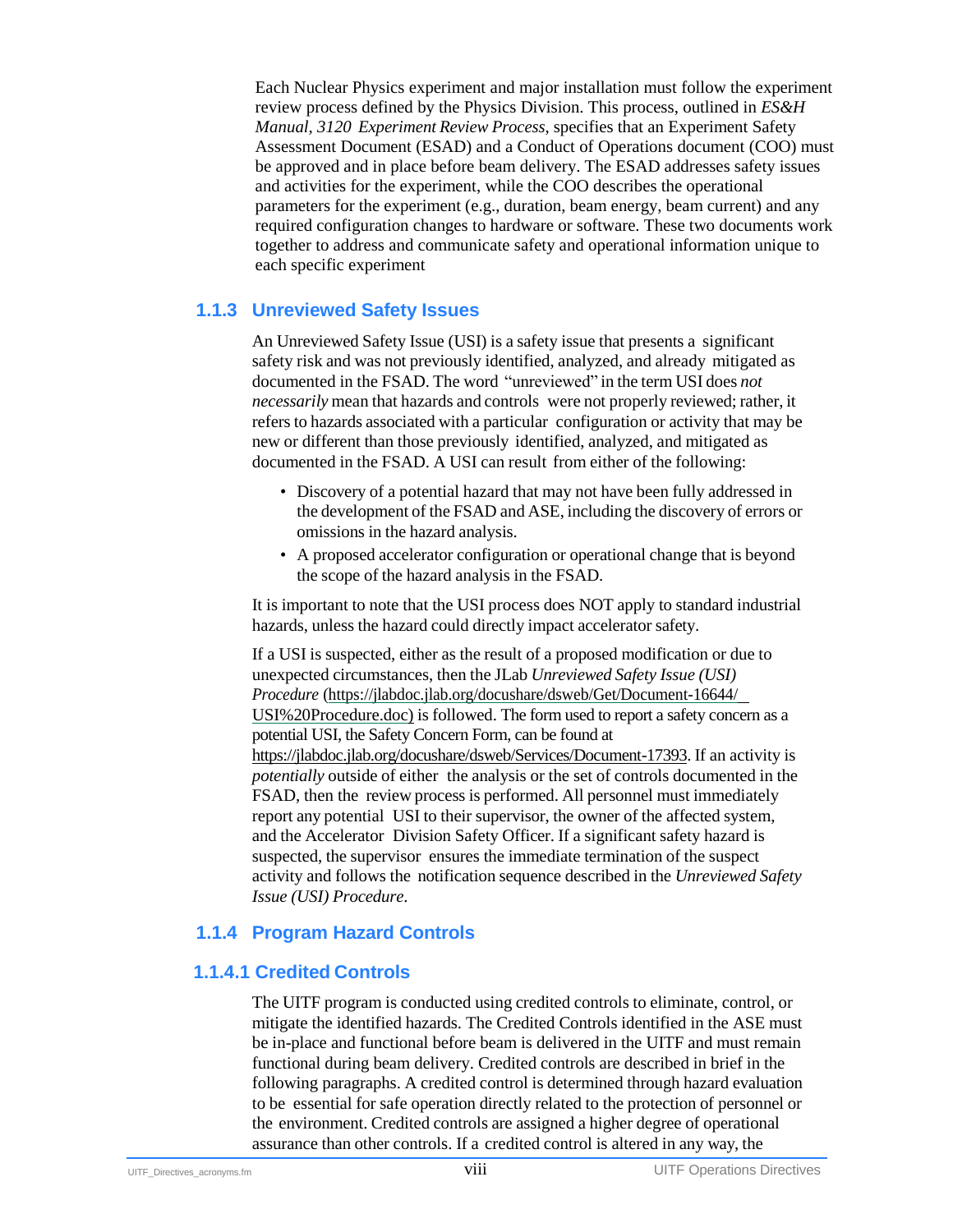#### *Unreviewed Safety Issue (USI) Procedure* must be followed.

Credited controls used during UITF operations fall into two categories: engineered controls and administrative controls. Engineered controls are identified as either active or passive controls while administrative controls are usually passive. FSAD Revision 8, Table 20 – Basis for UITF ASE, lists the credited controls for UITF operations are as follows:

#### **• 1. Credited Passive Engineered Controls**

- 1.1 Permanent Shielding
- 1.2 Movable Shielding
- 1.3 Nitrogen Gas Supply Orifices
- 1.4 ODH Vents, Lintels and Facility Configuration

#### **• 2. Credited Active Engineered Controls**

- 2.1 PSS Access Controls
- 2.2 PSS Beam Containment Controls
- 2.3 ODH Systems Controls

#### **3. Credited Administrative Controls**

- 3.1 Doors, Gates, Fences, and other Barriers
- 3.2 Lab Experimental Review Process
- 3.3 UITF Staffing Sweep
- 3.4 UITF Staffing Operations

#### **1.1.4.2 Additional Safety Controls**

While the credited controls specified by the FSAD address worker safety, public safety, and environmental safety, UITF Operations uses other additional safety controls to provide an added safety margin and to help protect against property damage (i.e., damage to accelerator components) arising from accelerator operations.

These controls provide additional layers of protection to mitigate potential problems before the credited controls even come into play. Examples of these additional safety controls are as follows:

- **• Machine Protection System (MPS)** An active engineered system designed to turn off the beam whenever an off-normal condition is detected and before significant damage to accelerator components can occur or a credited control threshold is reached. There are a variety of inputs to this fast shutdown system such as vacuum valves, RF systems, beam loss monitors, water flow monitors, beamline apertures, window comparators for critical devices like photogun high voltage and dipole magnets, beam current monitors, beam dumps, and target motion devices.
- **• Rapid Access System** There are two gamma radiation probes inside the UITF enclosure used to monitor the presence of ionizing radiation, with the control chassis located inside the UITF control room. The control chassis emits an audible warning when ionizing radiation is detected. These probes provide assurance that is safe to enter the UITF enclosure after operating the UITF as an accelerator. These probes are not part of the UITF PSS.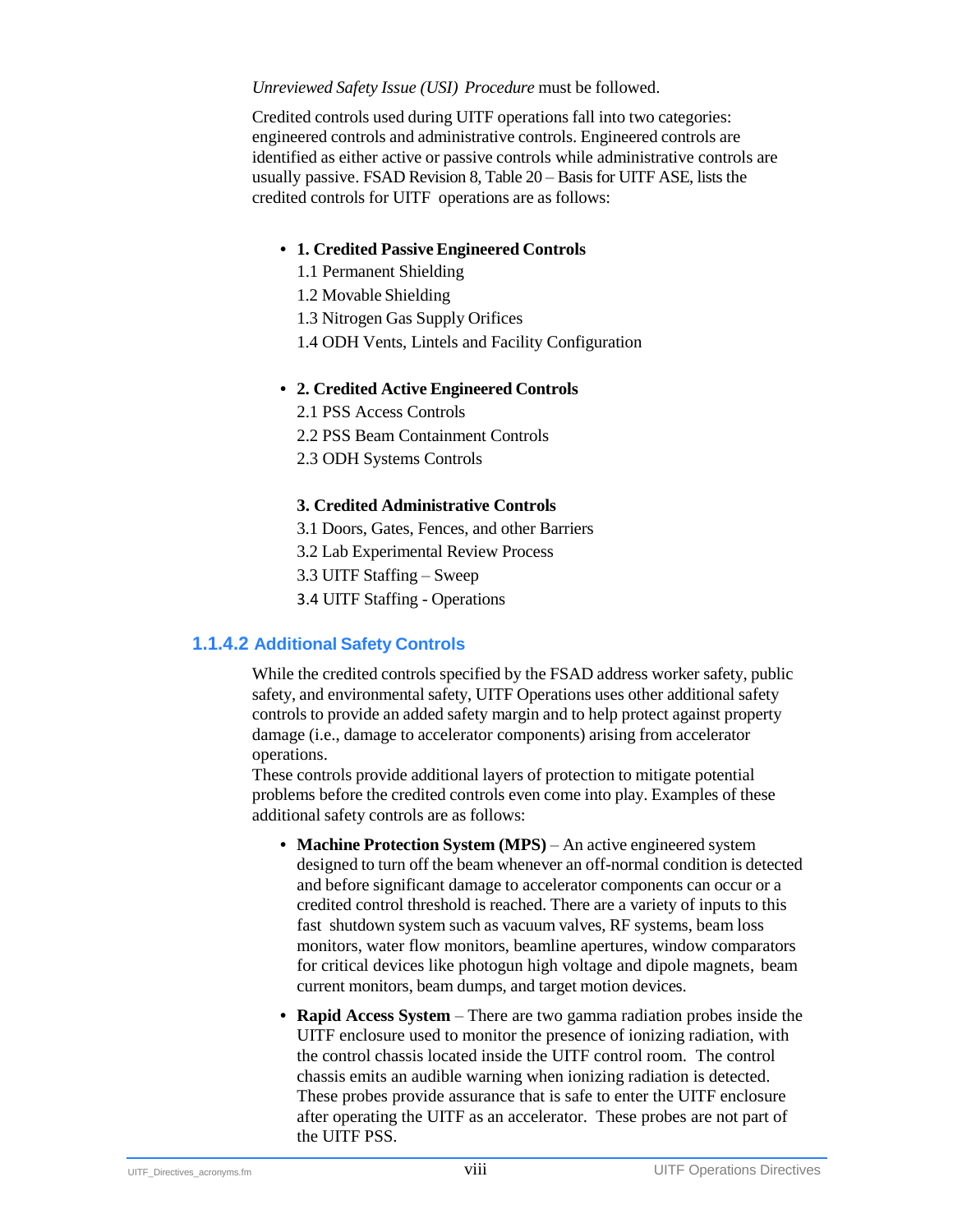- **• UITF-Specific Operational Safety Procedures (OSPs) and Temporary Operational Safety Procedures(TOSPs)** – OSPs and TOSPs are developed when a task involves unusual safety hazards that are not fully addressed in the *ES&H Manual* or where the hazard has unique operational features such as tasks involving multiple work groups (see *ES&H Manual, Section 3310, Standard Operating Procedures and Operational Safety Procedures*). Copies of specific OSPs and TOSPs that pertain to UITF accelerator operations are maintained in a binder in the UITF Control Room and on the CIS-wiki page "UITF Safety Documents:: https://wiki.jlab.org/ciswiki/index.php/UITF\_Safety\_Documents. These documents are reviewed by all UITF Operators.
- **• Laser Operational Safety Procedures (LOSPs)** As specified by the *ES&H Manual, Section 6410, Laser Safety Program*, each Class 3B or Class 4 laser must have an associated LOSP that covers the piece of equipment and the area where it is located.
- **• Channel Access Security** An active engineered system that establishes a security protocol limiting the ability of individuals to access electronic process variables used to control the accelerator.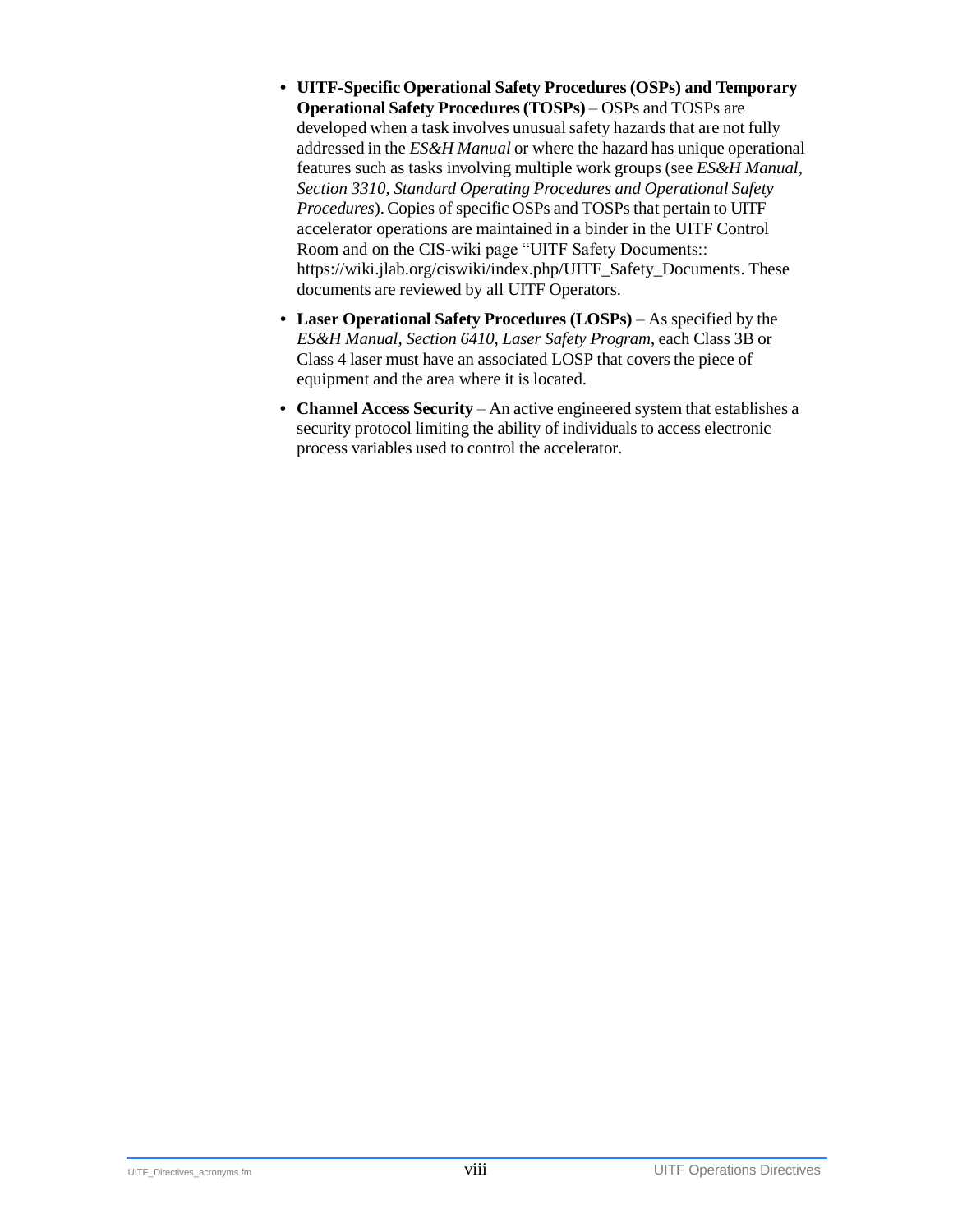#### <span id="page-15-0"></span>**1.1.5 Program Execution Within Controls**

As a Test Facility, UITF does not routinely operate 24/7. Most of the operations take place during work hours and occasionally may extend a few hours past the normal work hours. All UITF operations are conducted by CIS and Operations staff under the authority of the UITF Facility Manager. Subject Matter Experts may perform specific tasks at UITF with permission from the UITF Facility Manager, for example, application of RF to the QCM, buncher cavities and chopper cavities.

Activities performed by staff outside CIS and the Operations Department, such as testing equipment either for Physics experiments or for accelerator systems, adhere to the following regulations.

- **Training and Qualification** The staff operating UITF are authorized by UITF Facility Manager to operate the facility. UITF Facility Manager will appoint a UITF Work Coordinator.
- **Pre-shift Preparedness** The coordinator and the crew will have an Operational Plan for the Day,
- **UITF Logbook**: All pertinent operations will be recorded in the UITF logbook.
- **Test procedures**: The UITF Principle Investigator, the UITF Work Coordinator, and/or UITF Facility Manager will work together to ensure that all documents such as OSPs and TOSPs are in place and are readily available.

#### <span id="page-15-1"></span>**1.1.6 Program Feedback and Continuous Improvement**

Feedback and continuous improvement are integrated throughout the process of developing and then executing the UITF program. A variety of communication tools provide opportunities for specific lessons learned and general feedback to flow back into the system, resulting in improvements based on experience. Some feedback channels provide information that can be used immediately, while others gather data that can be used later for trend analysis and future planning.

Examples of feedback and continuous improvement tools used during program development and execution are as follows:

- **UITFLog** As a time-based repository for information associated with programexecution,the *UITFLog* provides a way to document events and can also be searched and sorted for useful information by system experts and other JLab employees with password privileges. Log entries can also be sorted by type, which includes downtime, tune, and OPS-PR entries.
- **UITFList –** similar to the Accelerator Task List (*ATLis*) used at CEBAF, *UITFList* is a web-based work planning tool where maintenance and project tasks are electronically submitted, approved, and then scheduled. Task descriptions submitted via *UITFList* provide the required supporting information, including task details, the potential impact to accelerator operations, task hazard identification and a hazard mitigation plan, a backout plan, and supporting documentation as attachments. Once submitted, a task is automatically routed via email to the appropriate parties for comment and approval. After approval, the task waits in the pending queue until the work is scheduled by the UITF Facility Manager. Although work is scheduled by the UITF Facility Manager, individual work tasks are authorized by the line manager for the staff conducting the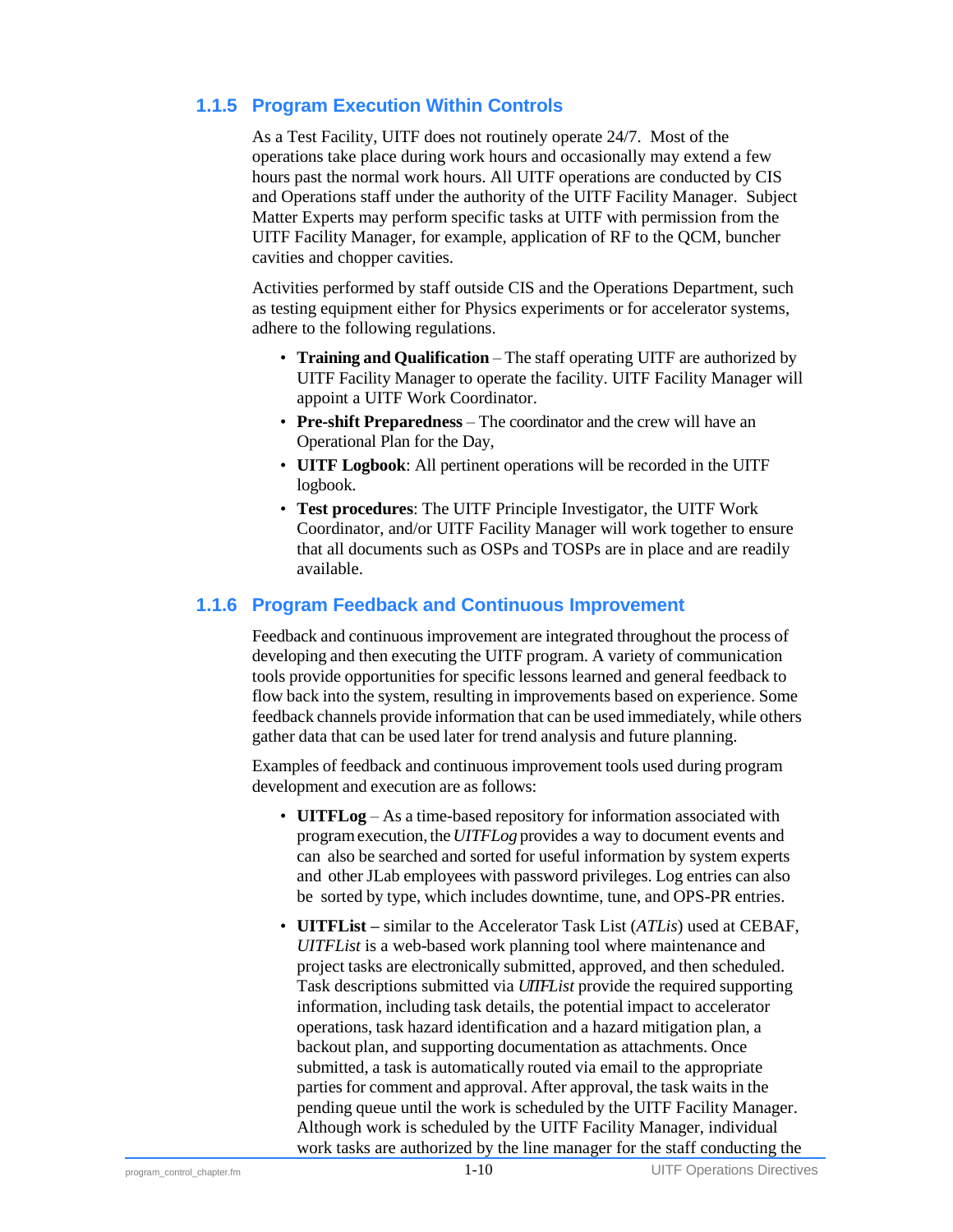work. Following completion, the task and any appended comments remain in the database to provide work history and lessons learned information.

- **Operations Problem Reports (OPS-PR)** The OPS-PR system provides system owners with specific information about system failures and a mechanism for communicating when the problems are fixed and how they were repaired. The resulting data can be used for trend analysis.
- **Off-Normal Operation and Events**  Off-normal operation and off-normal events should be logged to *UITFLog* and reported to the UITF Facility Manager. The UITF Facility Manager will consult with the Jefferson Lab Reporting Officer so that Off-Normal Events can be screened for reporting requirements to the DOE and for internal review using the Notable Event Investigation process identified in *ES&H Manual Section 5200, Event Investigation and Causal Analysis Process.*
- **Corrective Action Tracking System (CATS)** The lab-wide CATS system tracks action items that arise from the various inspections, assessments, and audits.
- **DOE/JLab Hotlines/Web Sites** Telephone hotline numbers for addressing issues such as waste, fraud, abuse, management, and safety concerns are posted on the DOE information bulletin board in the MCC. Such issues shall always be addressed first through the normal supervisory chain, but if results are unsatisfactory or there is fear of retribution, the hotlines provide other avenues of recourse.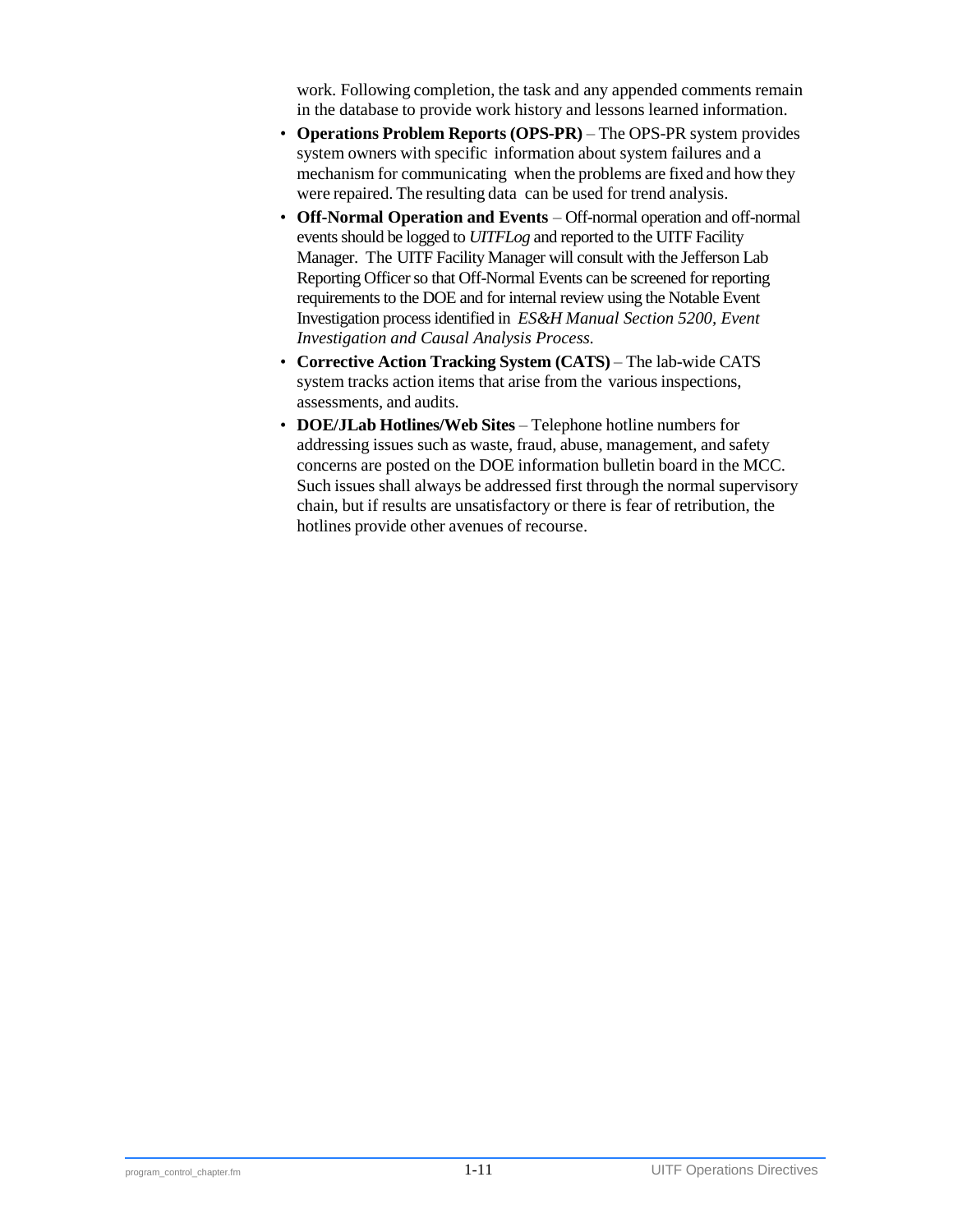#### <span id="page-17-0"></span>**1.2 Personnel and Responsibilities**

The key personnel involved in defining, scheduling, authorizing the UITF program and planning for safe operations are described in the following section. Responsibilities of the other personnel are described in the appropriate committee charters and elsewhere. Responsibilities may be delegated to other responsible parties as appropriate.

#### **1.2.1 UITF Facility Manager**

The UITF Facility Manager provides UITF operations oversight, including participating in program development and scheduling, and authorizing beam operations. UITF Facility Manager responsibilities include the following:

- Authorizing who can operate UITF i.e. UITF Operator
- For non-JLab activities appoint a UITF Work Coordinator to liaise with the PI or the PI's Designee.
- Develop the UITF schedule for tests that span multiple days or multiple tests than can occur over the same time period
- Approve deviations from the UITF schedule*.*
- Authorize resumption of beam operations as appropriate following critical events such as Safety Envelope violations, Operations Envelope and Operational Restrictions violations, Personnel Safety System malfunctions, Machine Protection System malfunctions, and beam-strike events.
- Ensure the operating guidelines are current and communicated to authorized workers.
- Verify that all outside-funded experiments have completed the UITF Safety Review Process before scheduling beam time.
- Approves proposed tasks submitted via *UITFList*

#### <span id="page-17-1"></span>**1.2.2 UITF Work Coordinator**

For non-JLab activities, the UITF Work Coordinator works with the PI or PI's designee and with a variety of internal stakeholders and outside entitiesto ensure that the UITF facility best accommodates potential users and the operating program is well defined and supported with appropriate resources. Serve as the designated spokesman for the facility.

- Meet with representatives of potential outside-funded experiments to determine if their requirements are in line with the capabilities of the facility and help move appropriate experiments through the approval and scheduling process.
- Refer to the Radiation Control Department for special review any potential outside-funded experiment with requirements that fall outside the normal facility operating envelope.
- Present the appropriate safety documents for potential experiments to the Division Safety Officer (DSO) prior to the Experiment Review Process.

#### <span id="page-17-2"></span>**1.2.3 Experiment Principal Investigator**

Each proposed Nuclear Physics Experiment and non-JLab activity at UITF is required to have an associated Principal Investigator (PI), who supplies all of activity-specific information necessary for any design and safety review process. The PI could be a lab employee or a non-JLab person. The PI's responsibilities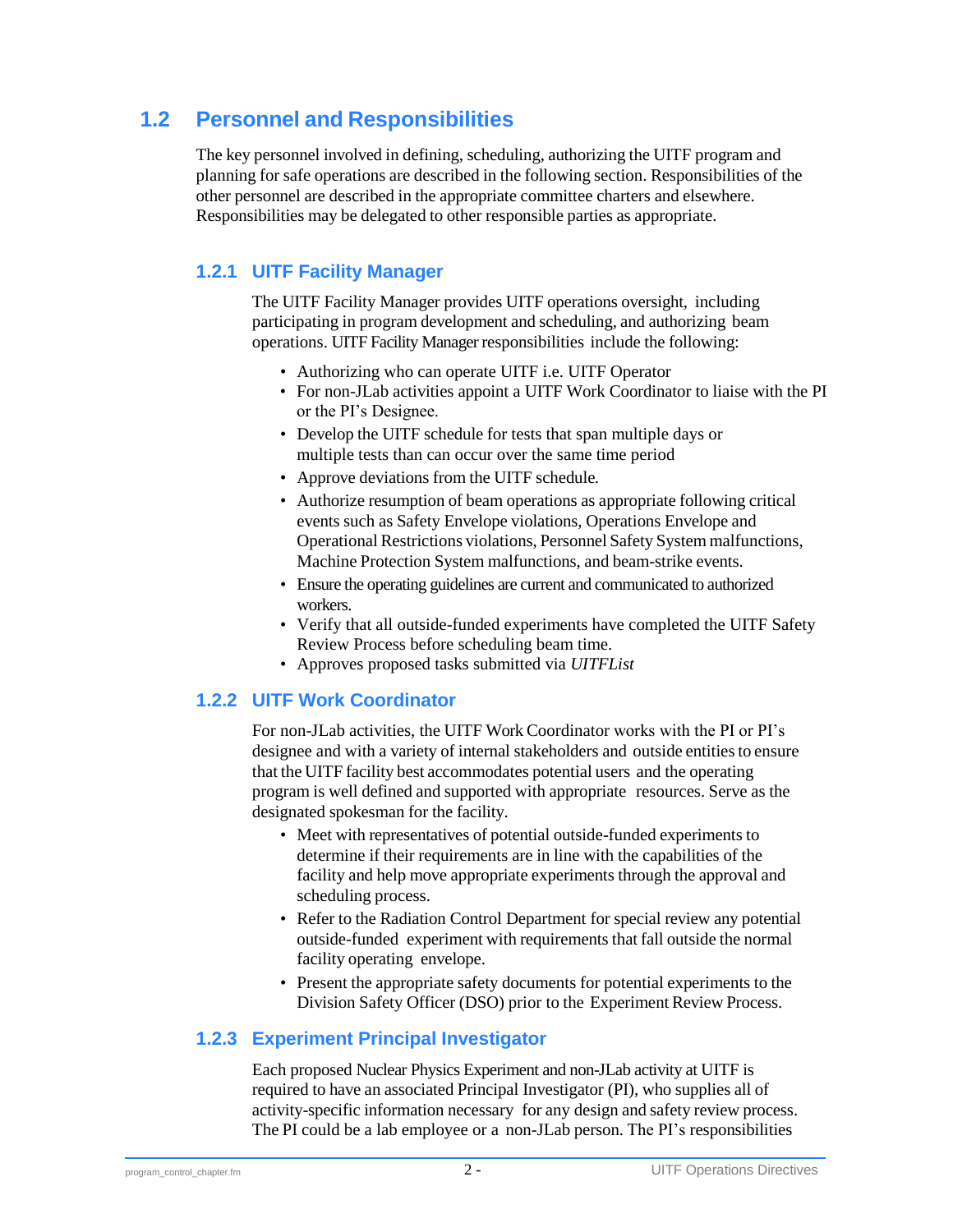are as follows:

- Work with the UITF Work Coordinator to conduct a design and safety analysis of all experiment equipment and proposed operating conditions.
- Work with the UITF Work Coordinator to guide the experiment through all phases of the readiness and safety review process, including primary responsibility for completion of the steps defined in *ES&H Manual, 3120 Experiment Review Process* (for nuclear physics experiments) and *ES&H Manual, Section 3130, FEL Experiment Safety Review Process* (for non-JLab activities)*.* This includes preparing and submitting the final ESAD and COO for the experiment*.*
- Work with the UITF Work Coordinator to safely install any new experiment equipment.
- At the conclusion of the experiment organize the decommissioning of any equipment that is to be removed and arrange for removal.

#### <span id="page-18-0"></span>**UED Administrator**

UED Administrator reviews the proposed changes to verify that they are valid and also runs audit software that determines if the information meets UED requirements. If problems are identified, the UED Administrator notifies the person who submitted the proposed changes and discusses how to correct the issues. After all criteria are met, the UED Administrator releases the changes to the UED production database and stakeholders are notified.

#### <span id="page-18-2"></span><span id="page-18-1"></span>**1.3 Program Schedules**

#### **1.3.1 UITF Activities Schedule**

These activities are scheduled by the UITF Facility Manager or his designee.

#### <span id="page-18-3"></span>**1.3.2 Non-JLab Activities Schedule**

These activities are scheduled by the UITF Facility Manager and the PI of the experiment or major installation.

#### **1.3.3 Shift-by-Shift Schedule**

For JLab activities, these are determined by the UITF Facilities Manager in consultation with the CIS and Operations staff. For non-JLab activities, the UITF Facilities Manager, the UITF Work Coordinator and the experiment PI will meet and determine the shift-by-shift schedule. The shift plan must be entered in the UITF Logbook.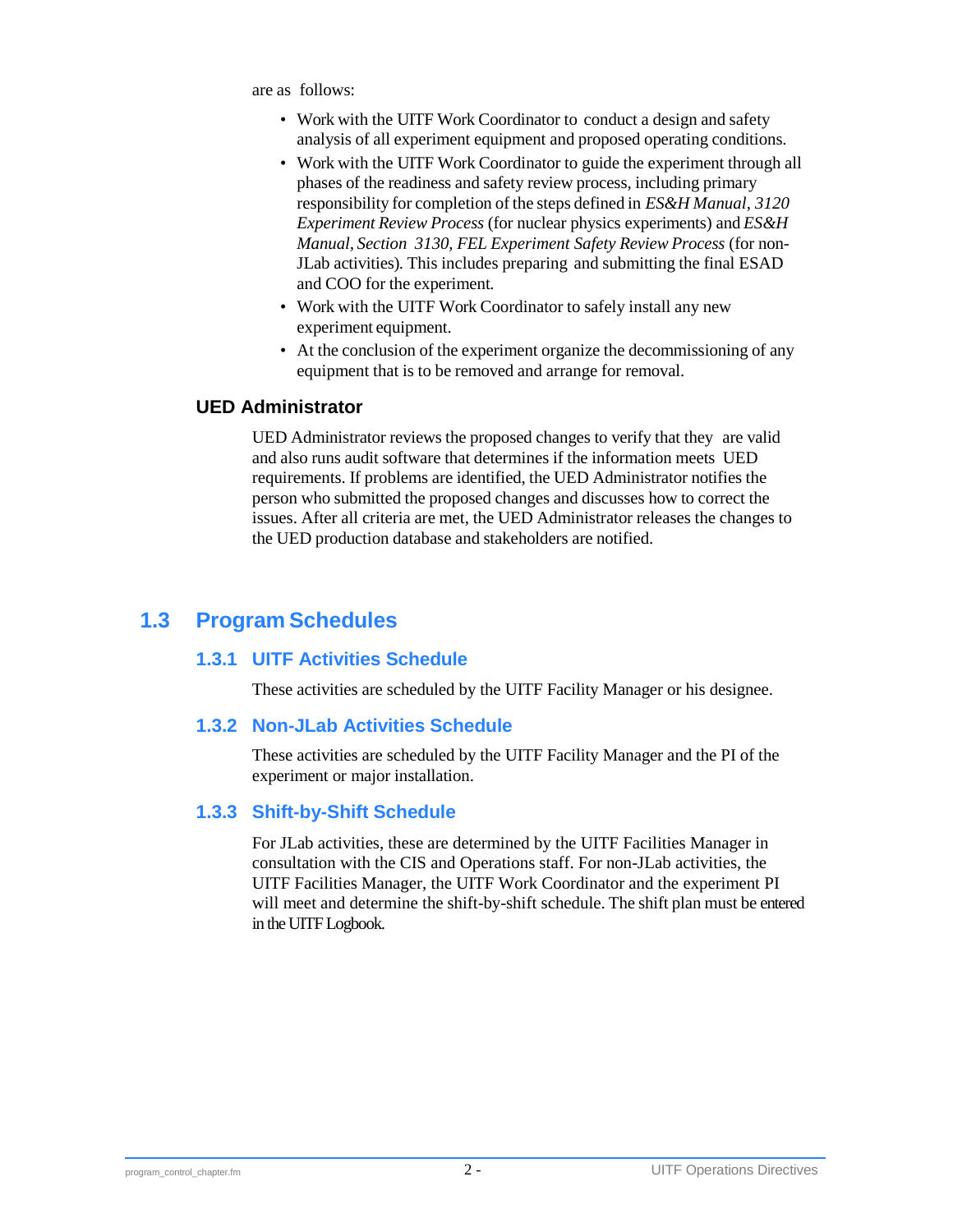## <span id="page-19-2"></span>**Configuration Management**

According to DOE-STD-1073, *DOE Standard, Configuration Management*, the basic objectives of a configuration management system are to

- establish consistency among design requirements, physical configuration, and documentation, and
- maintain this consistency for the life of the facility, especially when changes are made.

Configuration management standards and work practices are already in place for the systems and equipment that make up the UITF facility. These standards, which are maintained by the specific organizations, also apply to new systems that are designed, fabricated, and then installed in the accelerator. Successful operation of UITF, however, requires a single, definitive, up-to-date source of operating information for beamline elements. This central repository for the accelerator is the UITF Element Database (UED), which serves as the information source for such tools as model-driven accelerator setup, on-demand control screens, and element-byelement hot checkout.

Consistency between the installed equipment configuration and the information contained in the UED is critical, making appropriate application of configuration management principles of paramount importance for accelerator operations.

#### <span id="page-19-0"></span>**2.1 The UITF Element Database (UED)**

The UED is the central element-specific information repository used to operate UITF. All beamline elements that affect beam operations are included in the database, with the information for each type of element tailored to match the specific function. Operations-critical tools pull element information from the database, relying on the UED as the single, authoritative source for operating information. With the UED as the central information repository, changes ripple immediately through all tools whenever an element in the UED is updated or a new element is added. From a configuration management perspective, the UED is key for establishing and maintaining consistency between the physical accelerator configuration and the tools used to operate it

#### <span id="page-19-1"></span>**2.1.1 The UED Revision Process**

A well-defined revision control process is critical for maintaining the integrity of the UED. This includes defining roles and responsibilities and providing appropriate communication tools. [Figure](#page-21-3) 2, below, provides an overview of the process.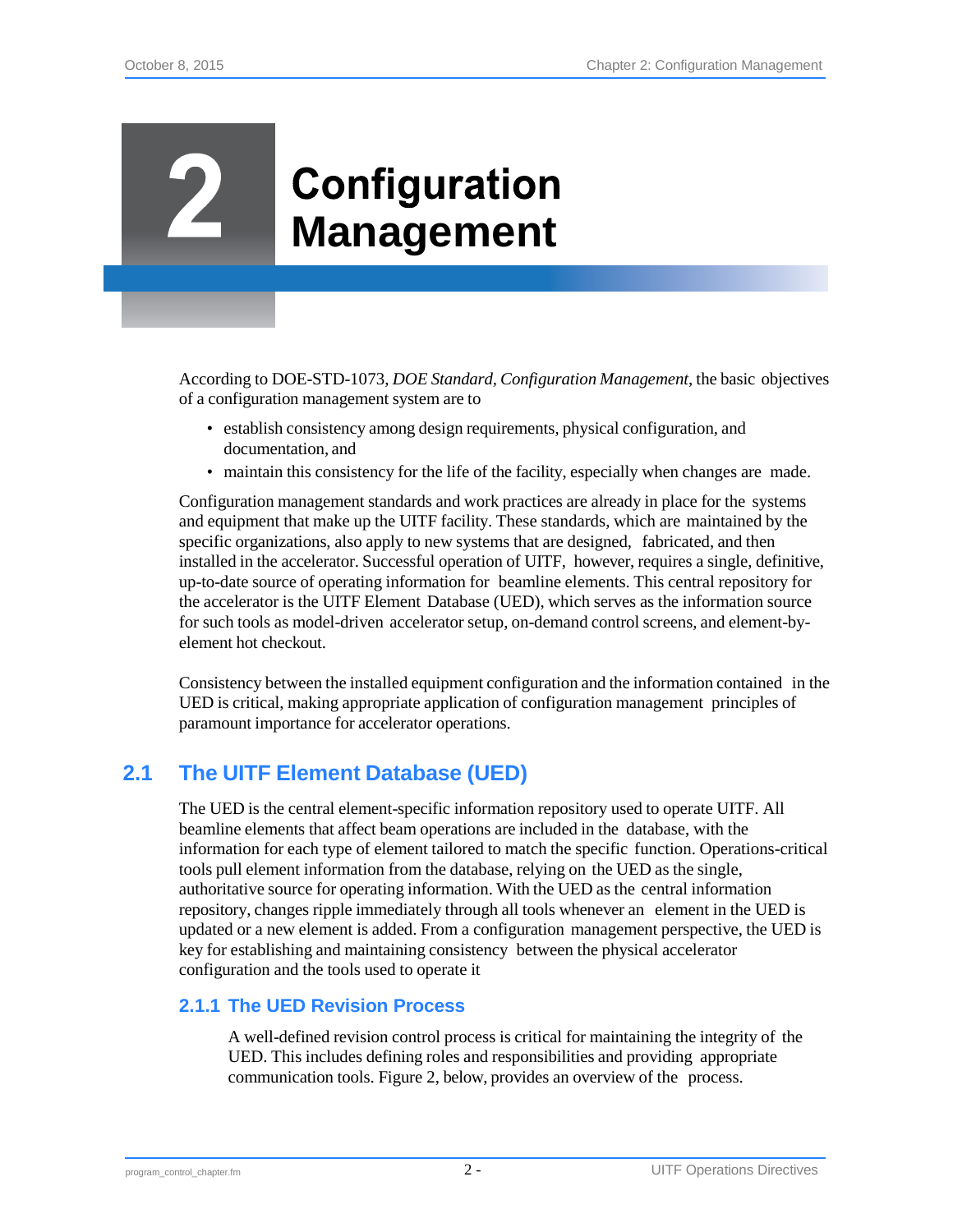#### **Stakeholders** Different

stakeholders for each system (e.g., BPMs, magnets, etc.) with the following roles:

- System Owners
- System Technicians
- Controls Contact
- Accel. Optics Contact
- Songsheet Maintainer
- UED Admin

.

• Nomenclature Admin

Input element information



#### **UED Development Workspace**

- Stakeholders input element Element fields are customized for information in the Development Workspace before it is released to the Production Database. each system and editable by specific stakeholders. When a field is changed, stakeholders are notified via email, depending on the type of change.
- Specific "required" properties must be complete before the element is submitted for review.

<sub>'</sub><br>Reject with approv submit for<br>incorporation incorporation **Q.A. Review** UED Admin reviews the additions/changes. UED Admin runs audit software. UED Admin releases to Production Database or notifies stakeholders if the change is rejected. **UED Production Database** explanation Approve

- New element information becomes part of the "master" UED database used to run UITF
- Database change history is retained for later reference.

**Figure 2:** The UED Revision Process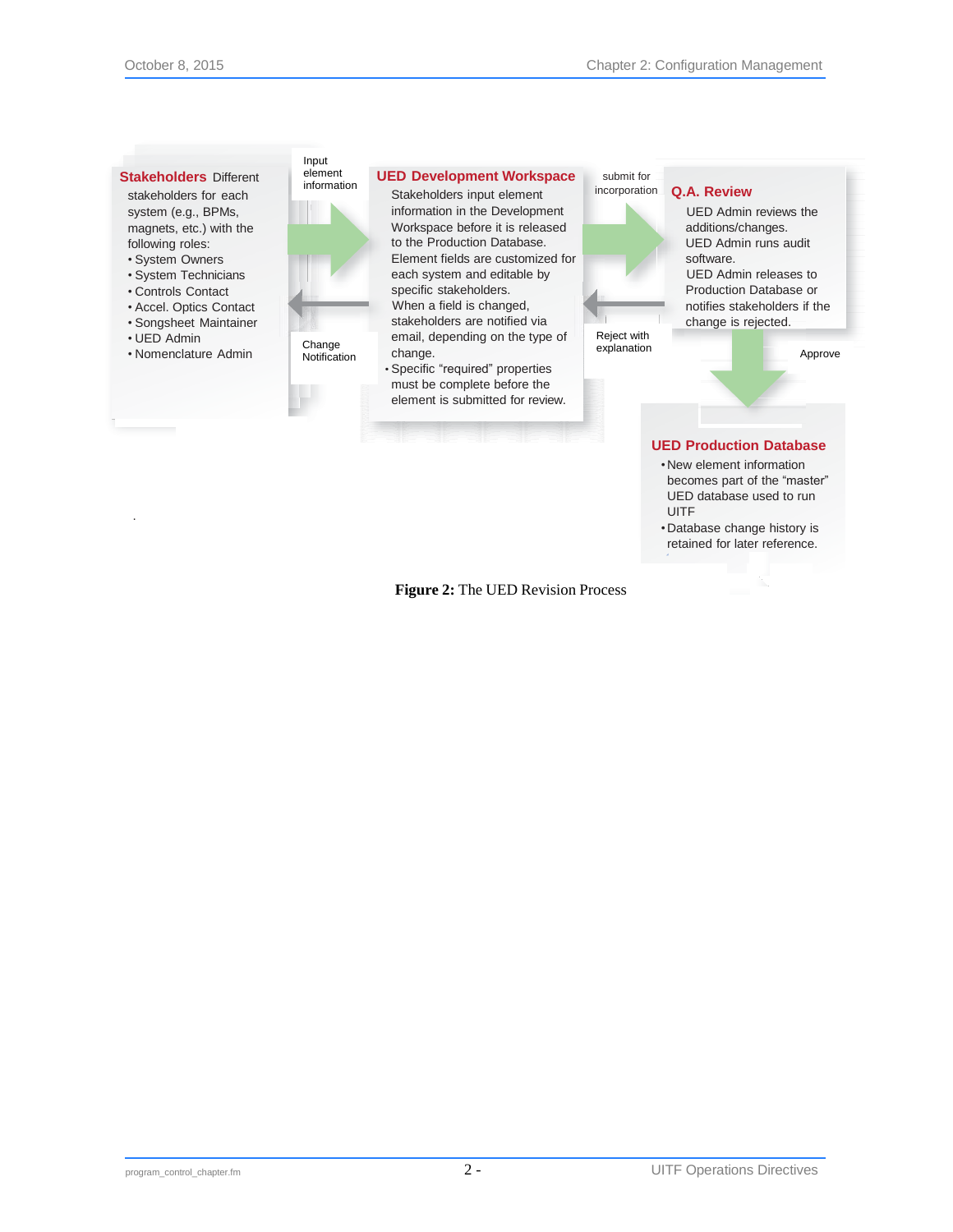#### <span id="page-21-3"></span><span id="page-21-0"></span>**2.1.2 Project Stakeholders**

Elements in the UED are organized by system (e.g., BPMs, magnets, RF, vacuum), and each system has a different group of stakeholders. The various stakeholders are listed in Figure 2. Each UED element has a set of associated fields, and each field has assigned write privileges, so that stakeholders can contribute their portion of the information. Specific "required" fields are assigned only to the Project Lead. The Nomenclature Administrator has the final say with regard to element names. Others contribute variousinformation, depending on the type of system and element. An UED Administrator helps facilitate the process and maintain UED standards.

An important by-product of the UED revision processisimproved communication between stakeholders. As element changes are made, the various stakeholders are notified, providing them with information that can be used in their planning process.

#### <span id="page-21-1"></span>**2.1.3 The UED Development Workspace**

System Stakeholders prepare updates or new elements in a development workspace; they do not directly edit the production UED production database. Within that workspace, each element can have a variety of fields that are editable by specific stakeholders. Each element has "required" fields that must be completed before the element is submitted for incorporation in the production database. However, during the development phase, the workspace can be quite freeform, allowing stakeholders to add and remove fields and even proceed without a final element designator. As element field changes are made, automatic notifications are sent, depending on the type of change. After the information in the development workspace is complete, a request to merge the information with the production database is made, and the request is considered by a UED Administrator.

#### <span id="page-21-2"></span>**2.1.4 UED Quality Assurance Review**

Before changes are merged from the development workspace into the production database, an UED Administrator reviews the proposed changes to verify that they are valid and also runs audit software that determines if the information meets UED requirements. If problems are identified, the UED Administrator notifies the person who submitted the proposed changes and discusses how to correct the issues. After all criteria are met, the UED Administrator releases the changes to the UED production database and stakeholders are notified. This review process ensures the integrity of the element data contained in the UED production database.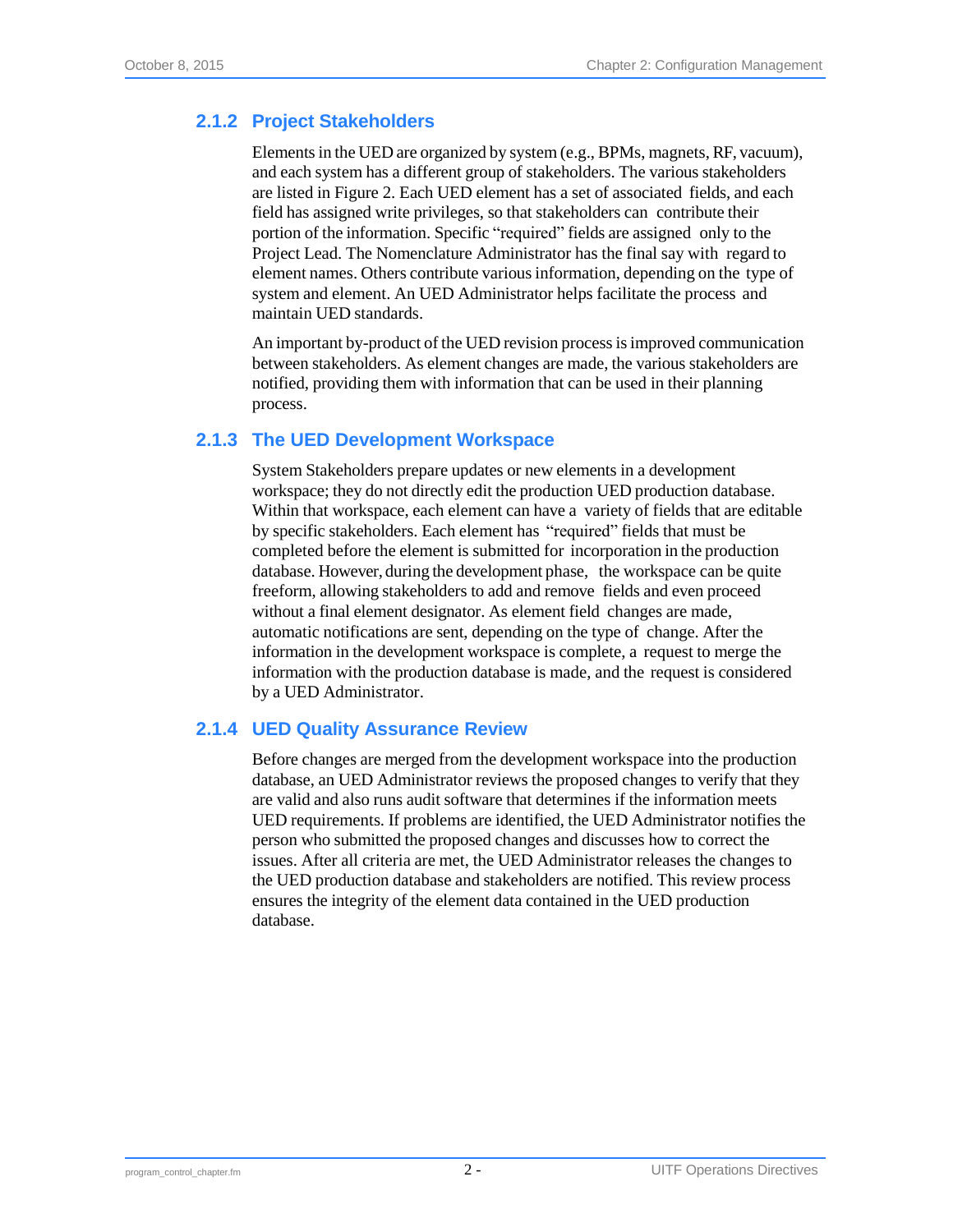## **UITF Operations**

UITF operations refers to the activities associated with operating the UITF. This chapter describes the roles and responsibilities of the operating staff and others involved with UITF program execution, provides protocol for critical event response, and lists directives that govern specific aspects of the conduct of operations.

#### <span id="page-22-0"></span>**3.1 UITF Operations Overview**

UITF operations are conducted from the UITF Control Room by authorized staff. The UITF Operator controls and monitors the UITF beam acceleration systems. Other qualified individuals can be granted access to the control system (i.e., "channel access") but must be in the presence of a UITF Operator when making control system changes that will affect the electron beam delivery.

Critical event response for the UITF, is directed by the UITF Facility Manager.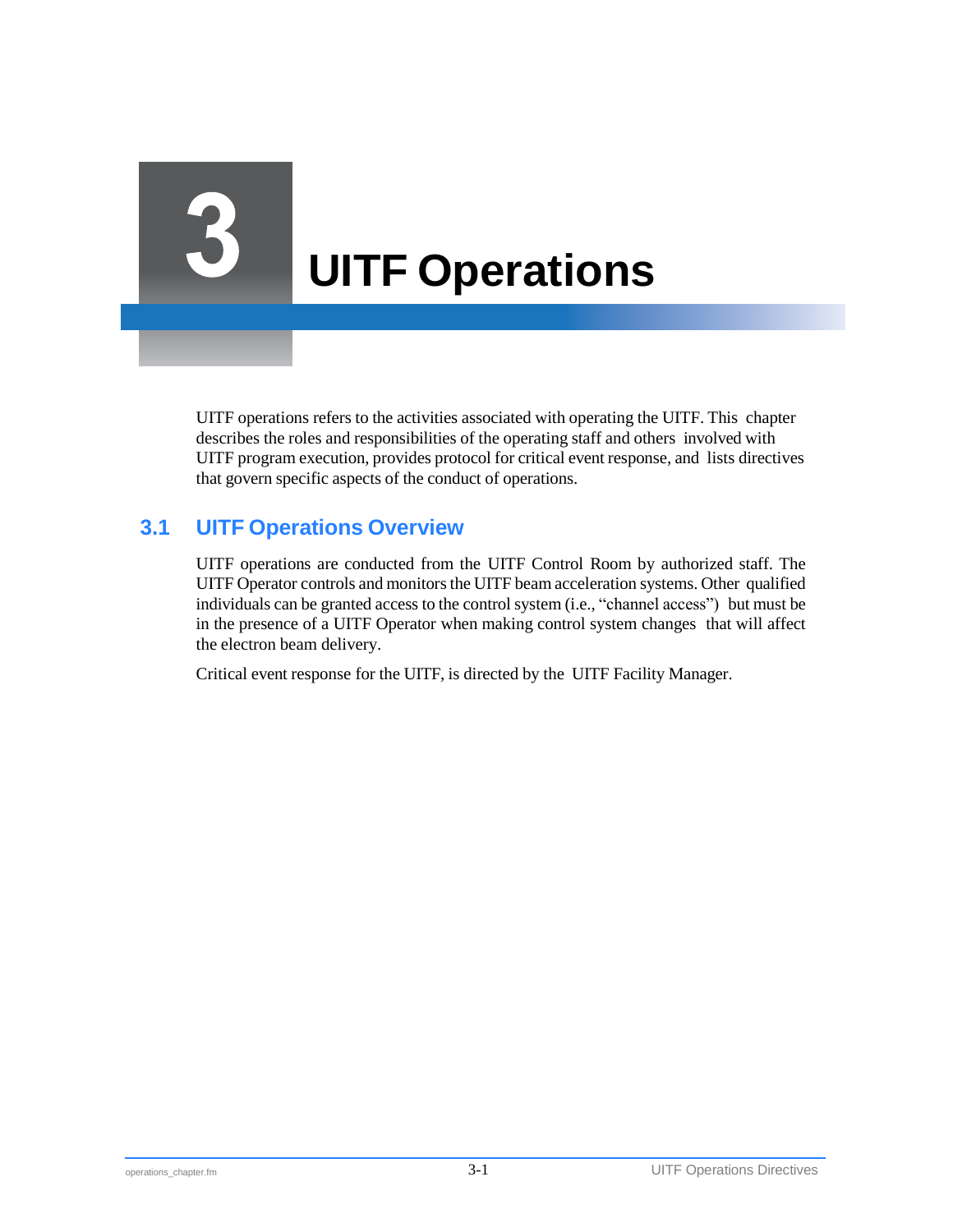#### <span id="page-23-1"></span><span id="page-23-0"></span>**3.2 Personnel and Responsibilities**

The personnel involved in UITF operations include the UITF Operator and support staff.

#### **3.2.1 Control Room Personnel and Responsibilities**

#### **3.2.1.1 UITF Operator**

The UITF operator is responsible for UITF program execution. The UITF Operator controls and monitors the UITF to deliver the beam required for the scheduled UITF programs.

- Be aware at all times of the PSS status of the UITF.
- Ensure that the UITF is operated in accordance with the requirements outlined in the ASE.
- Verify that, before leaving the UITF in the Beam OFF state, the PSS state for the UITF is changed to OPEN state and the Rapid Access System indicates no radiation.
- Read and understand all approved UITF-specific OSPs and TOSPs.
- Know the intended delivery points for all UITF beams and the approximate average beam currents and beam energies.
- Request that the Radiation Control Department conduct a radiation survey of the UITF beamline after operating the UITF accelerator under new conditions, e.g., at higher beam energy and/or beam current
- Ensure that FSD masking is properly configured to protect UITF accelerator and experiment-specific components.
- Control or directly supervise the operation of devices that interface to the UITF PSS such as gun high-voltage controls and high power RF systems.
- Ensure that the appropriate Machine Protection Systems (MPS) are used during beam operations.
- Understand and respond appropriately to all PSS, LPSS, and MPS faults.
- Using the procedures specified in the UITF Sweep Procedure*,*search and secure the UITF beam enclosure before electron beam operation*.*
- Close any UITF-related Operations Problem Reports (OPS-PRs)

Programcoordination:

- Coordinate the activities of the PI or PI's designee.
- Understand all responsibilities specified in this document, the *UITF Operations Directives*.
- Understand the UITF-specific information in the shift plan.
- Read and understand the experiment-specific information.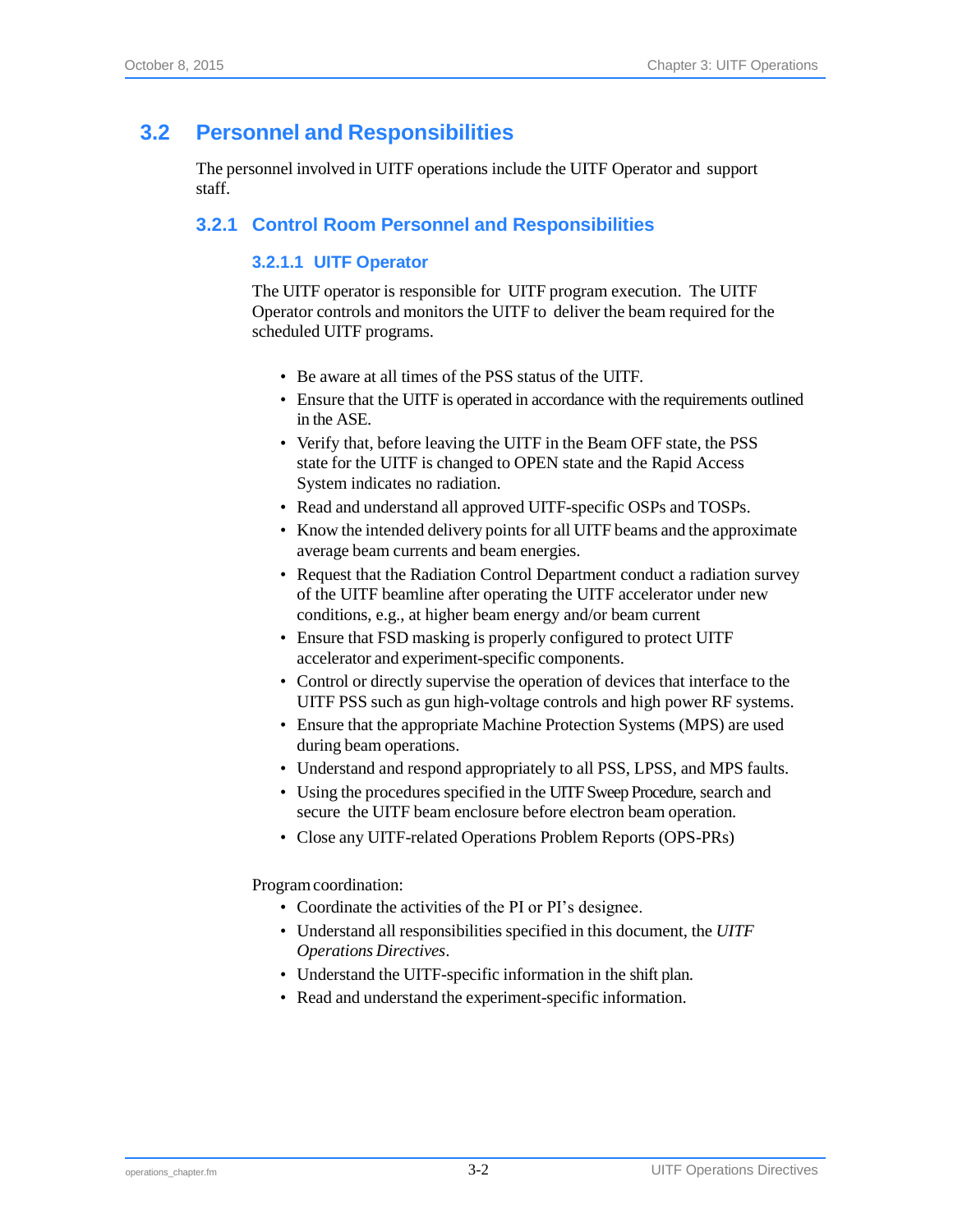Programexecution:

- Open channel access as needed for qualified individuals.
- Read all UITF beam plans listed in the Shift Plan
- Monitor beam quality to ensure that the beam specifications meet the program goals.
- Monitor the performance of operating accelerator systems.
- Measure and adjust accelerator and electron beam parameters according to approved procedures to optimize performance.
- In case of critical system failure, bring UITF to OPEN State.

#### **3.2.1.2 UITF Rapid Access System**

The UITF includes a "rapid access" radiation monitoring system, composed of two gamma probes and a neutron probe. These devices produce an audible alarm inside the UITF control room. The absence of an alarm indicates it is safe to enter the UITF enclosure when the PSS state is set to OPEN. These devices are not part of the PSS. The UITF Operator will contact the Radiation Control Department when alarms are present.

Because the beam energy at UITF is low (10 MeV or less), equipment is not expected to become activated, but the Radiation Control Department will survey the beamline after operating the UITF accelerator under new conditions, e.g., higher energy and/or beam current.

#### <span id="page-24-0"></span>**3.3 Critical Event Response**

The nature of critical events can vary widely. The basic responses to the most common critical events are described or referenced in the following sections.

#### <span id="page-24-1"></span>**3.3.1 Safety Envelope Violations**

If the Safety Envelope is violated during UITF operations, beam must be terminated and the investigation process followed as specified in the *ES&H Manual, Section 5200, Event Investigation and Causal Analysis Process.* The AD of Accelerators, the UITF Facility Manager, the Safety System Group Leader, and the Accelerator Division Safety Officer must be notified as soon as possible.

Beam operations shall not resume until the AD of Accelerators gives direct approval.

#### <span id="page-24-2"></span>**3.3.2 Operational Restriction Violations**

The Operational Restrictions establish the thresholds for UITF operation, including beam current maximums, beam dump power limitations, and experiment target limits. Variations outside of the Operational Restrictions require specific administrative action as described below.

If an Operational Restriction violation occurs, beam must be terminated and the AD of Accelerators, the UITF Facility Manager, the Accelerator Division Safety Officer, and the Safety System Group Leader (for PSS-related violations) must be notified immediately. Beam operations shall not resume until the AD of Accelerators gives direct approval.

#### <span id="page-24-3"></span>**3.3.3 Personnel Safety System (PSS) Malfunctions**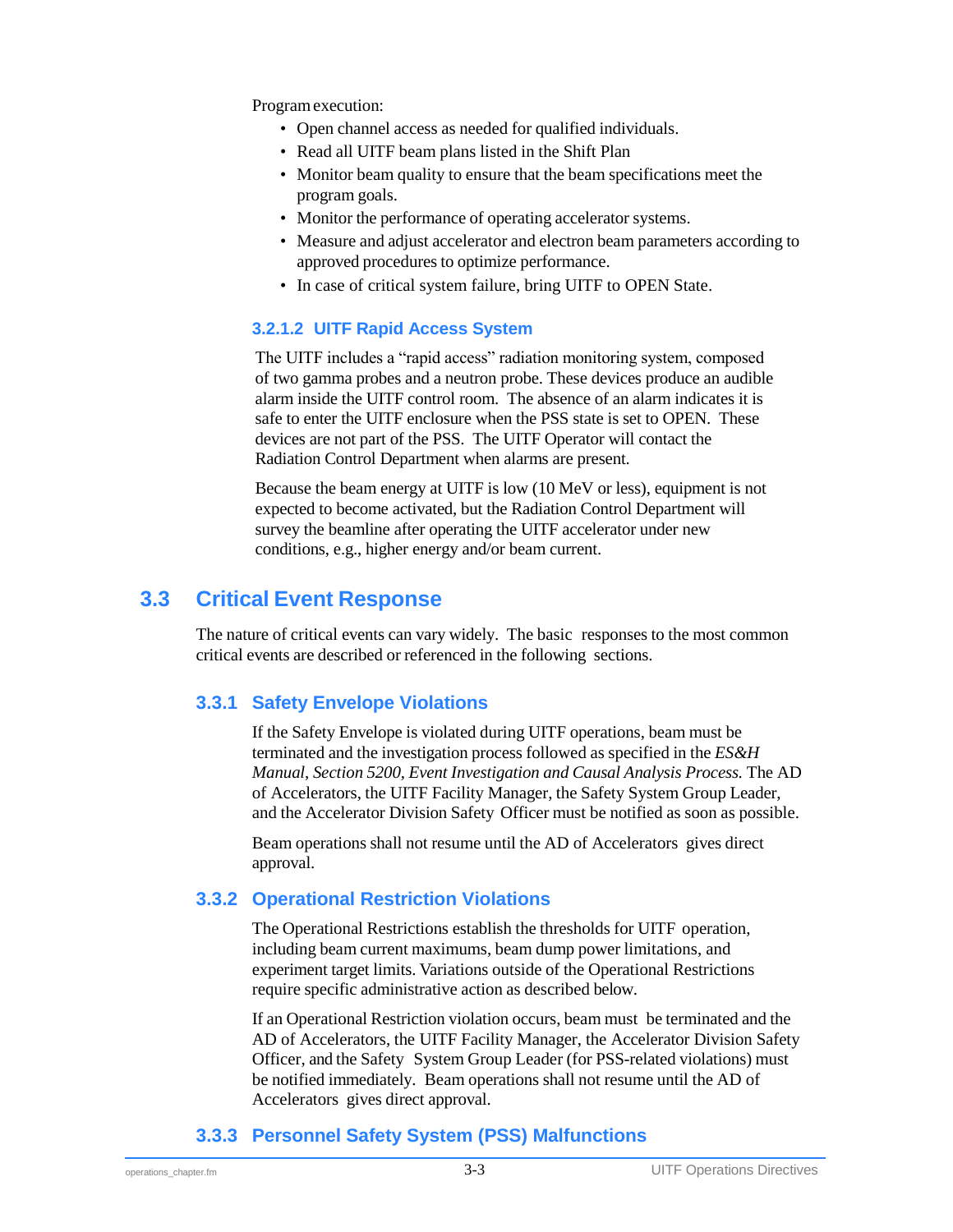The PSS is designed to protect personnel during UITF operations. If, during operations, a malfunction of the PSS is perceived, beam delivery shall be terminated immediately. The UITF Operatorshall report the perceived malfunction to the Safety System Group Leader for resolution.

If, on investigation, the Safety System Group Leader determines that the PSS operated as designed and such operation does not pose a previously undetected personnel hazard, then beam operations may resume after direct approval is given by the UITF Facility Manager.

If the Safety System Group Leader determines that a previously unidentified hazard exists, the USI process must be followed.

If the Safety System Group Leader determines that the PSS did not function correctly, the occurrence reporting process described in the Safety Envelope Violations section 3.3.1 of UOD shall be followed.

#### <span id="page-25-0"></span>**3.3.4 Machine Protection System (MPS) Malfunctions**

The Machine Protection System (MPS) is a hardware-based system used to shut off the electron beam in cases where sustained beam, or energy directly related to the electron beam, could damage components. MPS inputs include variables such as beam loss and superconducting cavity arcs or quenches. The backbone of the MPS system is the Fast Shutdown system (FSD), which has the ability to shut off the beam from anywhere in the UITF in less than 40 µs. MPS subsystems include beam loss monitors (BLMs), pressure monitoring along the beamline via ion pump power supplies, and cooling waterflow meters.

If, during accelerator operations, a malfunction of the MPS is observed or perceived, beam delivery in the affected segment shall cease immediately, and the UITF Operator must report the observed or perceived malfunction for resolution to the appropriate UITF or JLab staff member. Beam operations shall not resume until the system is repaired and verified and direct approval is given the UITF Facility Manager.

#### <span id="page-25-1"></span>**3.3.5 Electron-Beam-Strike Events**

Although the MPS is designed to minimize the potential for beam-related and laser-related equipment damage, such events can still occur.

- An acute loss of beamline vacuum can be caused by an electron beam strike. Vacuum loss is considered to be acute whenever supplemental vacuum pumping equipment is required to restore beamline vacuum.
- Physical damage to beamline components has been caused by a beam strike. This includes physical damage to components such as beam pipe, beam dumps, magnets, BPMs, targets, and insertable devices like harps and viewers. Radiation damage to components such as viewer cameras is not considered to be caused by beam strike.

If a beam strike event occurs, the beam shall immediately be turned off (if not already off) and the appropriate staff notified. Beam operations shall not resume until direct approval is given by the UITF Facility Manager.

#### <span id="page-25-2"></span>**3.3.6 Emergency Response**

The UITF Operator assumes the role of Internal Incident Commander (IIC) until relieved. Emergency response guidance can be found at the JLab Emergency Management web page[: https://www.jlab.org/eshq/emergmgt](https://www.jlab.org/eshq/emergmgt) with a detailed list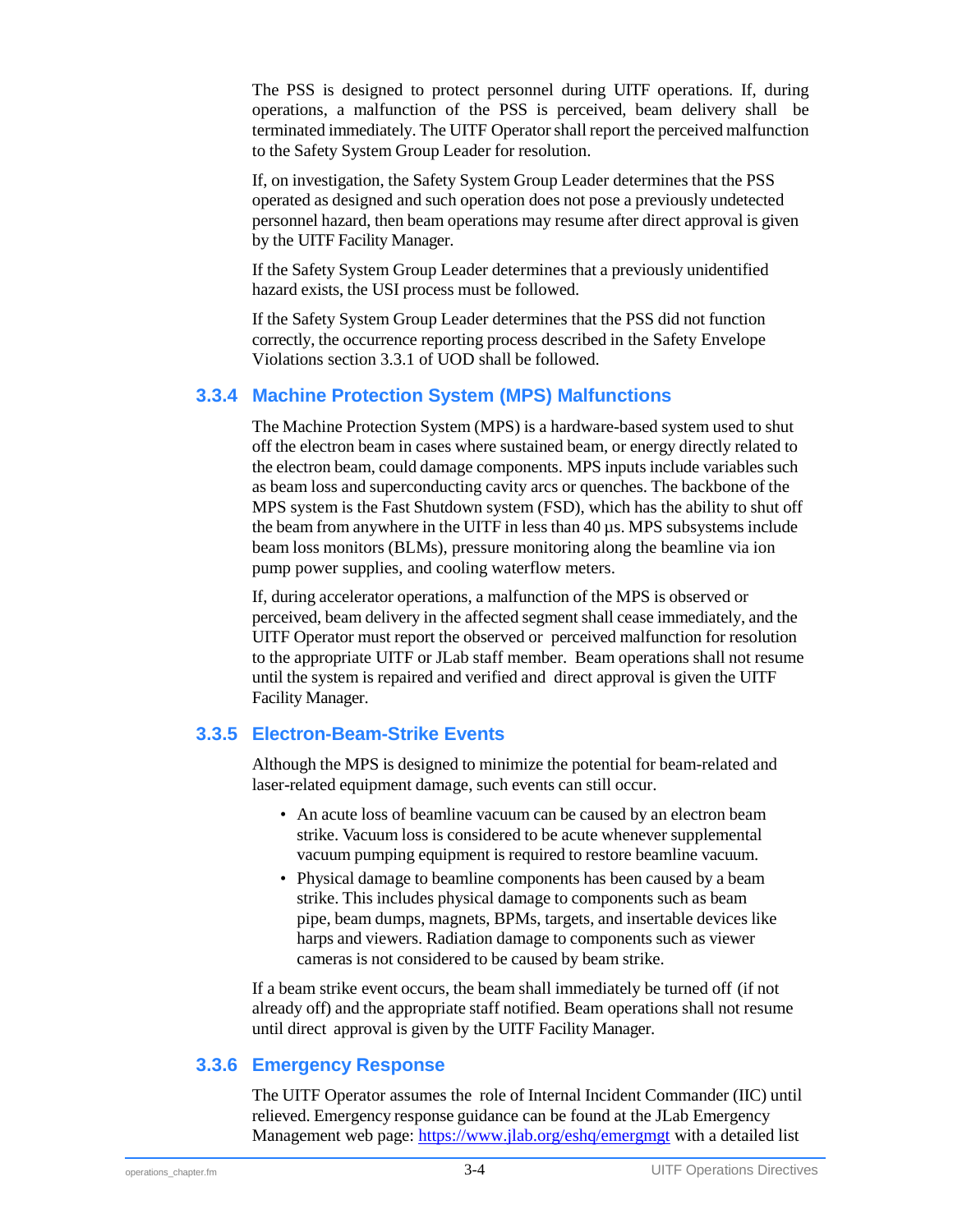of Emergency Response Procedures for specific topics listed below found at: [http://opsntsrv.acc.jlab.org/ops\\_docs/MCC\\_web\\_interface/interface\\_pages/oper](http://opsntsrv.acc.jlab.org/ops_docs/MCC_web_interface/interface_pages/operating_procedures.asp) [ating\\_procedures.asp:](http://opsntsrv.acc.jlab.org/ops_docs/MCC_web_interface/interface_pages/operating_procedures.asp)

- 911 call
- Bomb threat
- Fire
- Injury
- ODH alarm
- Power outage
- Radiation event
- Spill
- Weather emergency

Emergency response guidance is given in the UITF Safety Familiarization Training which outlines the principal hazards and mitigations in the UITF including the locations of alarm panels, emergency shutoff switches (including those for water flow and electrical power), Run Safe Boxes, fire extinguishers, Muster Points, etc. This training outlines appropriate actions during emergent situations that may occur in the UITF.

#### <span id="page-26-1"></span><span id="page-26-0"></span>**3.4 Directives**

This section specifies directives that shall be followed by all UITF personnel and others engaged in the operation or oversight of components that are part of the UITF.

#### **3.4.1 Control System Interaction**

The UITF is operated using EPICS (Experimental Physics and Industrial Control System), an open-source computer interface that reads and writes to process variables, which remotely control accelerator system components. All UITF beam operations is conducted from computer terminal inside the UITF control room. A computer terminal above the control room, near the electronics racks, can be used for system commissioning and troubleshooting, via temporary channel access granted to system experts.

#### **3.4.1.1 UITF Control System Access**

The UITF Facility Manager provides authorization to manipulate UITF accelerator system process variables via EPICS to approved individuals (i.e., UITF Operators) through the use of the channel access security protocol. Approved UITF Operators can open UITF channel access to anyone with a valid operations computer system account for limited time periods.

During beam operations, channel access is generally closed to everybody except control room staff. The UITF Operator can use discretion to temporarily grant channel accessto others so long as the activity will not affect ongoing electron beam transport.

During maintenance periods, channel access is generally opened to anyone with a valid operations computer system account.

#### **3.4.1.2 UITF Operator Control System Interaction**

Only qualified UITF Operators have unlimited channel access to all UITF process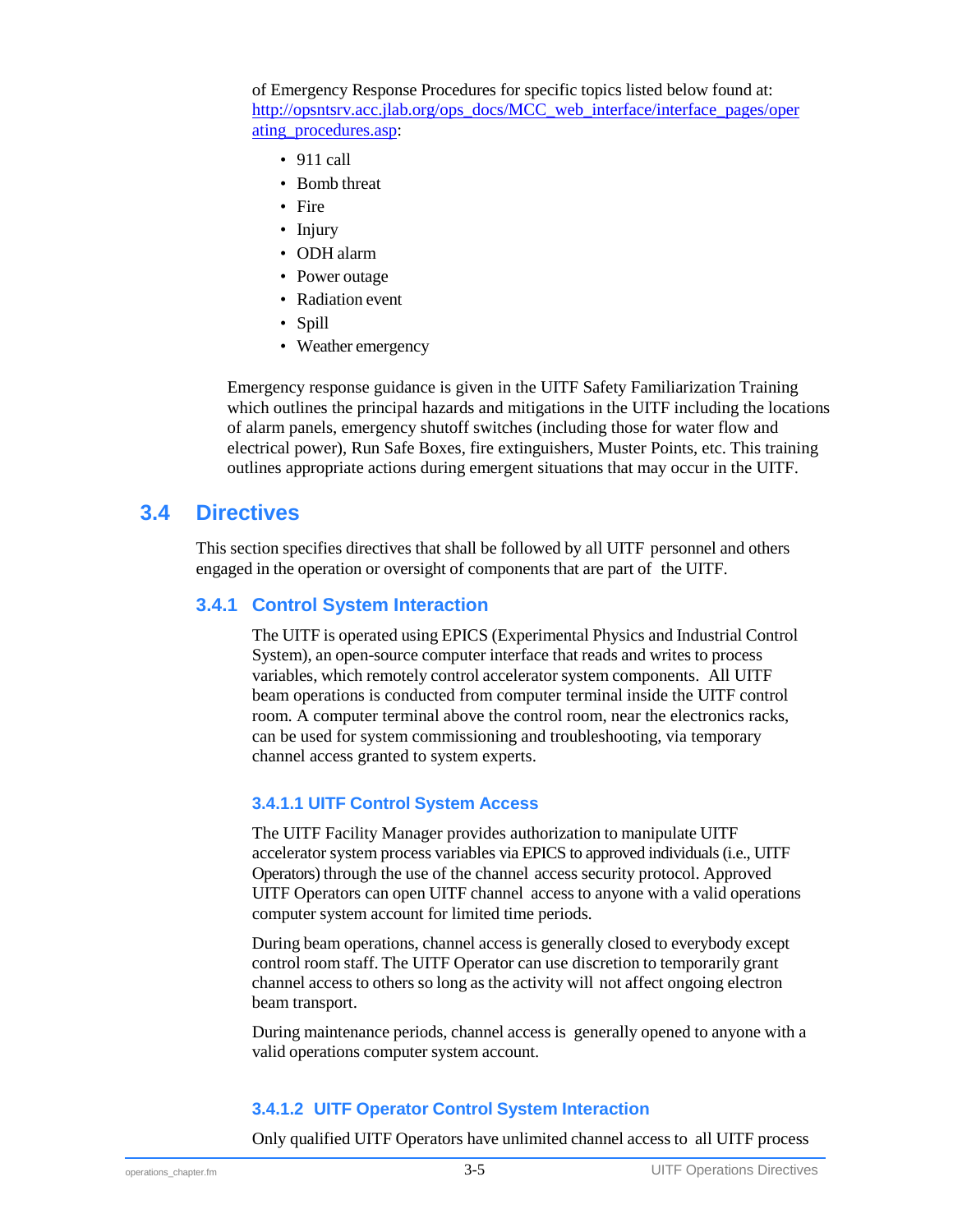variables at all times; however, these personnel must observe the following restrictions.

- Be approved by the UITF Facility Manager and added to the list of qualified UITF Operators.
- Be physically present in the UITF Control Room and working from a UITF computer console when making control system changes during beam operations.

#### **3.4.1.3 Control System Interaction Affecting Beam Transport by Others**

Personnel other than UITF Operators who, when beam is present in the UITF accelerator, need to make control system changes that will affect beam transport, must meet the following requirements.

**NOTE:** On occasion, those who are solving specific problems at the request of the UITF Operator may need access to the control system but may not meet the following criteria. They can be granted access for a limited time period under the direct supervision of the UITF Operator because they are solving a specific problem and not executing the UITF program.

- Be approved by the UITF Operator and added to the list of those qualified to have UITF channel access for areas where beam is being transported.
- Have explained to the UITF Operator, in advance, the anticipated changes and been given UITF Operator approval. The UITF Operator will open channel access as appropriate for the task.
- Be physically present in the same control room as the UITF Operator and working from a UITF computer console when making control system changes. A computer terminal above the control room, near the electronics racks, can be used for system commissioning and troubleshooting, via temporary channel access granted to system experts.

#### <span id="page-27-0"></span>**3.4.2 Shift Protocol**

Shift protocol includes staffing requirements, shift schedules, and control room staff conduct.

#### **3.4.2.1 Staffing Requirements for Operations**

#### **Table 3:** Minimum Staffing Requirements for UITF Operations

<span id="page-27-1"></span>**NOTE:** The paragraphs following this table provide information required to understand these staffing requirements.

| <b>UITF Operating Condition</b> | <b>UITF PSS State</b> | Minimum Required Staffing |
|---------------------------------|-----------------------|---------------------------|
| <b>Beam OFF</b>                 | <b>OPEN State</b>     | None                      |
| <b>Beam OFF</b>                 | <b>SWEEP State</b>    | Authorized UITF operator  |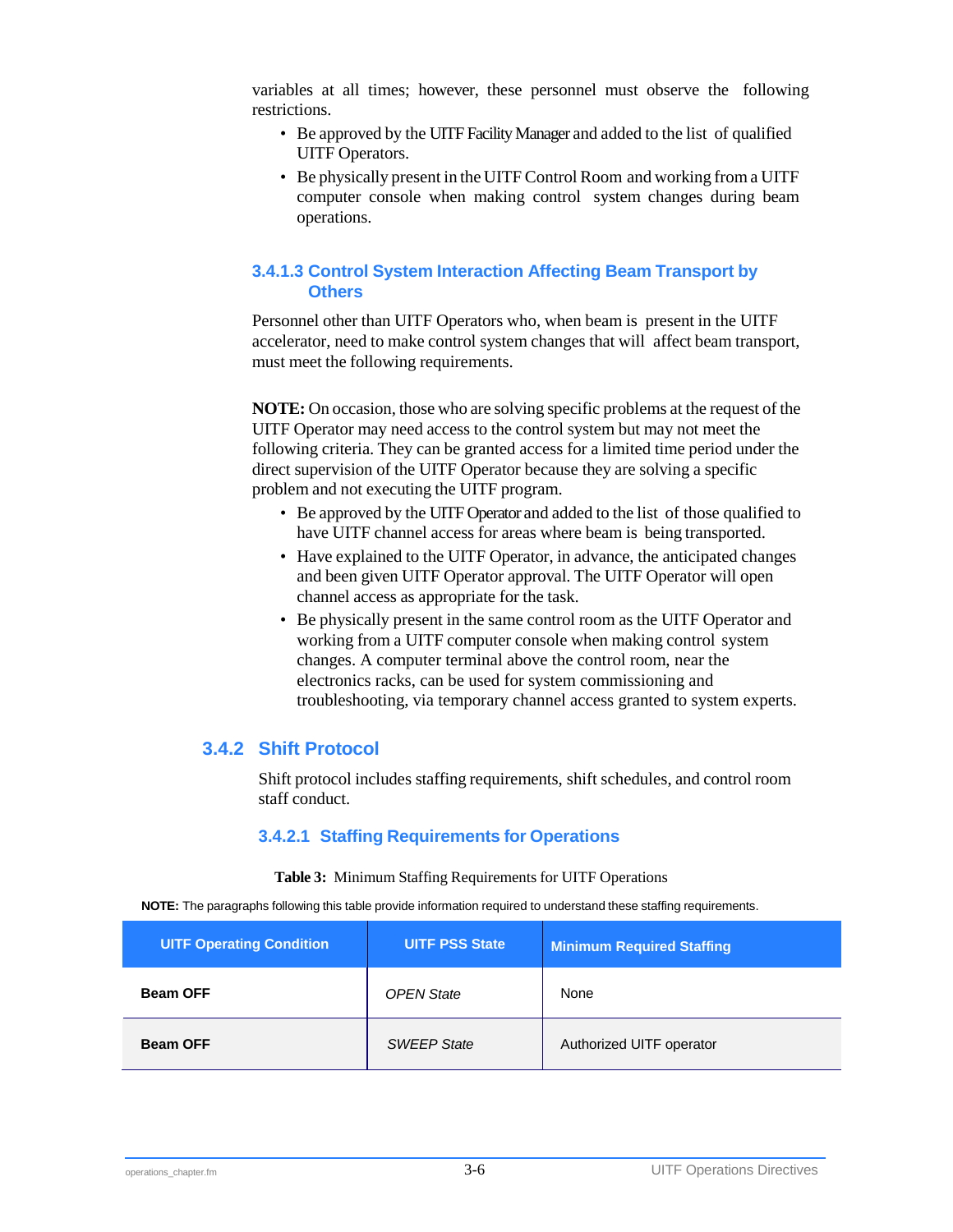| Beam ON (gun test stand mode,<br>keV beam operation)<br>. MeV RF Controls OFF and<br>Locked out.<br>• Beam Valve before CM<br><b>CLOSED and Locked out</b> | <b>RUN</b> State | Authorized UITF Operator, but Control Room<br>can be unstaffed once the keV beamline has<br>been setup per keV beam OSP |
|------------------------------------------------------------------------------------------------------------------------------------------------------------|------------------|-------------------------------------------------------------------------------------------------------------------------|
| Beam ON (MeV beam, accelerator<br>mode)                                                                                                                    | <b>RUN</b> State | <b>Authorized UITF Operator</b>                                                                                         |

UITF has three PSS states: OPEN, SWEEP and RUN.

The staffing requirements shown in [Table](#page-27-1) 3 address the possible UITF operating conditions; other constraints and conventions are as follows:

- Beam ON is defined as the UITF being in PSS *RUN State* and capable of sending MeV beam of any type.
- Beam OFF is defined whenever the UITF is in a safe condition that is incapable of delivering MeV beam of any type, as outlined in Table 3.
- Whenever UITF Operator changes occur for any reason, the oncoming staff member must receive a summary of the shift activities, receive task assignments from the off-going UITF Operator.

#### **3.4.2.2 Shift-Turnover Meeting**

Because it is a test facility, the need for a shift turnover meeting will be rare. The shift-turnover meetings are held at the end of each shift so that the off-going staff can transfer information to the oncoming staff.

The shift-turnover meetings are held in the UITF Control Room and usually last less than fifteen minutes.

#### <span id="page-28-0"></span>**3.4.3 Control Room Equipment**

The UITF Control Room equipment consists of console equipment, fire alarm equipment, radiation-monitoring equipment, communications equipment, computer workstations, printers, video monitors.

#### <span id="page-28-1"></span>**3.4.4 Record Keeping**

Accurate record keeping is an essential part of UITF operations and is required for both administrative and technical reasons. UITF operations record-keeping documents include the *UITFLog*. Requests for additional record keeping by the control room staff should be directed to the UITF Facility Manager.

The UITF Operator is responsible for on-shift record keeping. The UITF Operator must enter and review these records frequently to ensure that entries clearly and accurately describe shift activities.

#### **3.4.4.1 UITFLog**

The *UITFLog* is the sequential record of the events occurring during the operation of the UITF. All information must be entered promptly, since delays often lead to incomplete or inaccurate entries. All entries require the date, time and name of the person making the entry. The *UITFLog* is a computer based electronic log book which can be accessed from the ELOG home page.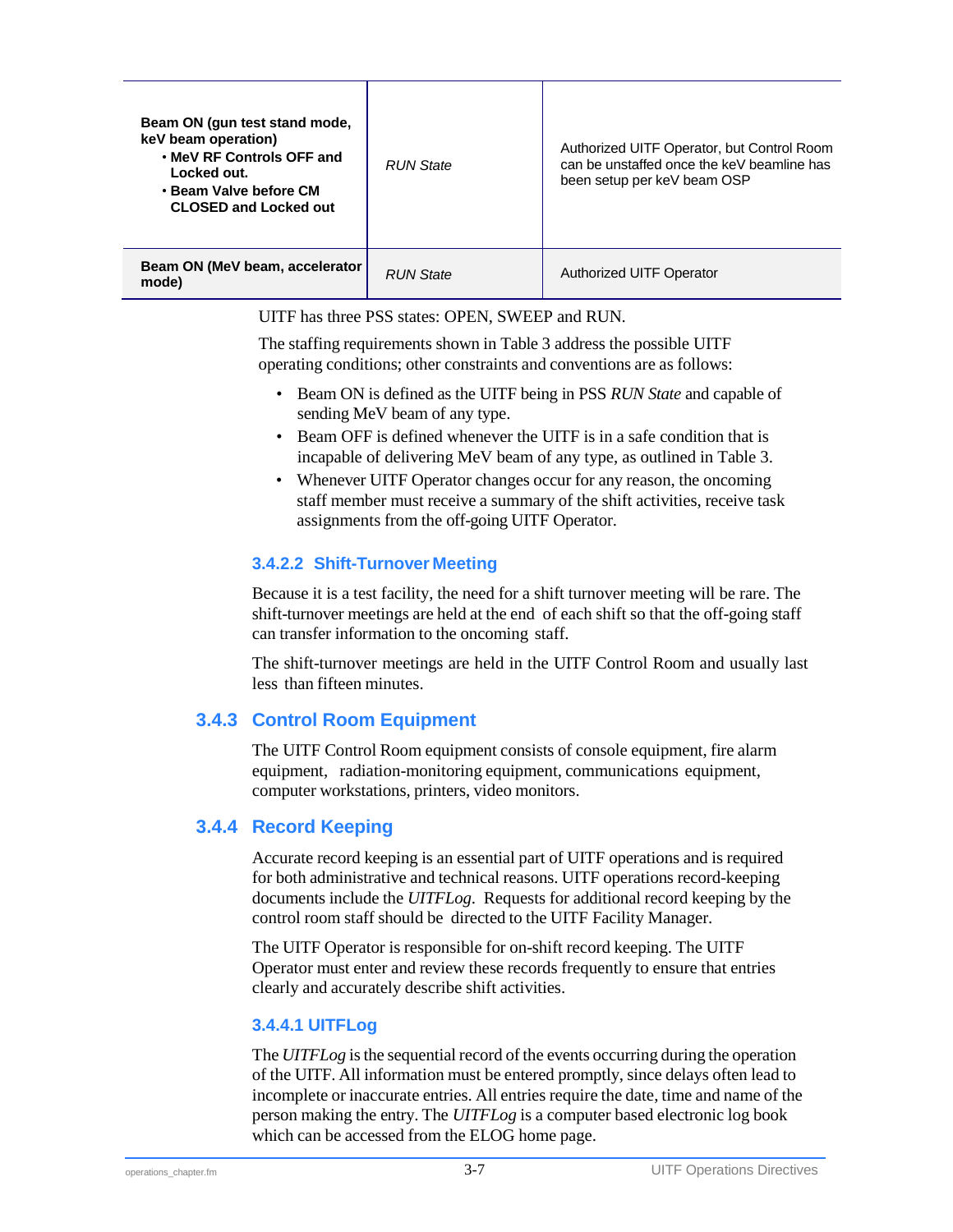#### **3.4.4.2 Radiation Survey Log**

Although activation of equipment is not expected at UITF because the maximum beam energy will be  $\sim 10$  MeV, radiation surveys will be performed by the Radiation Control Department each time the UITF accelerator is operated at a higher beam energy or current, to identify areas where activation of beamline hardware may have occurred. The radiation survey sheet must be filled out in pen, signed, and dated by the Radiation Control Department staff member. The original survey sheet must be scanned, with the resulting image posted in the electronic *UITFLog* and *Radiation Survey Log* and the original survey sheet placed in the Radiation Survey binder inside the UITF Control Room, which contains a record of previous surveys. Any activation of equipment will require radiological work controls or access controls, with instructions from the Radiation Control Department conveyed to the UITF Facility Manager who is responsible for transmitting work restrictions to all effected personnel.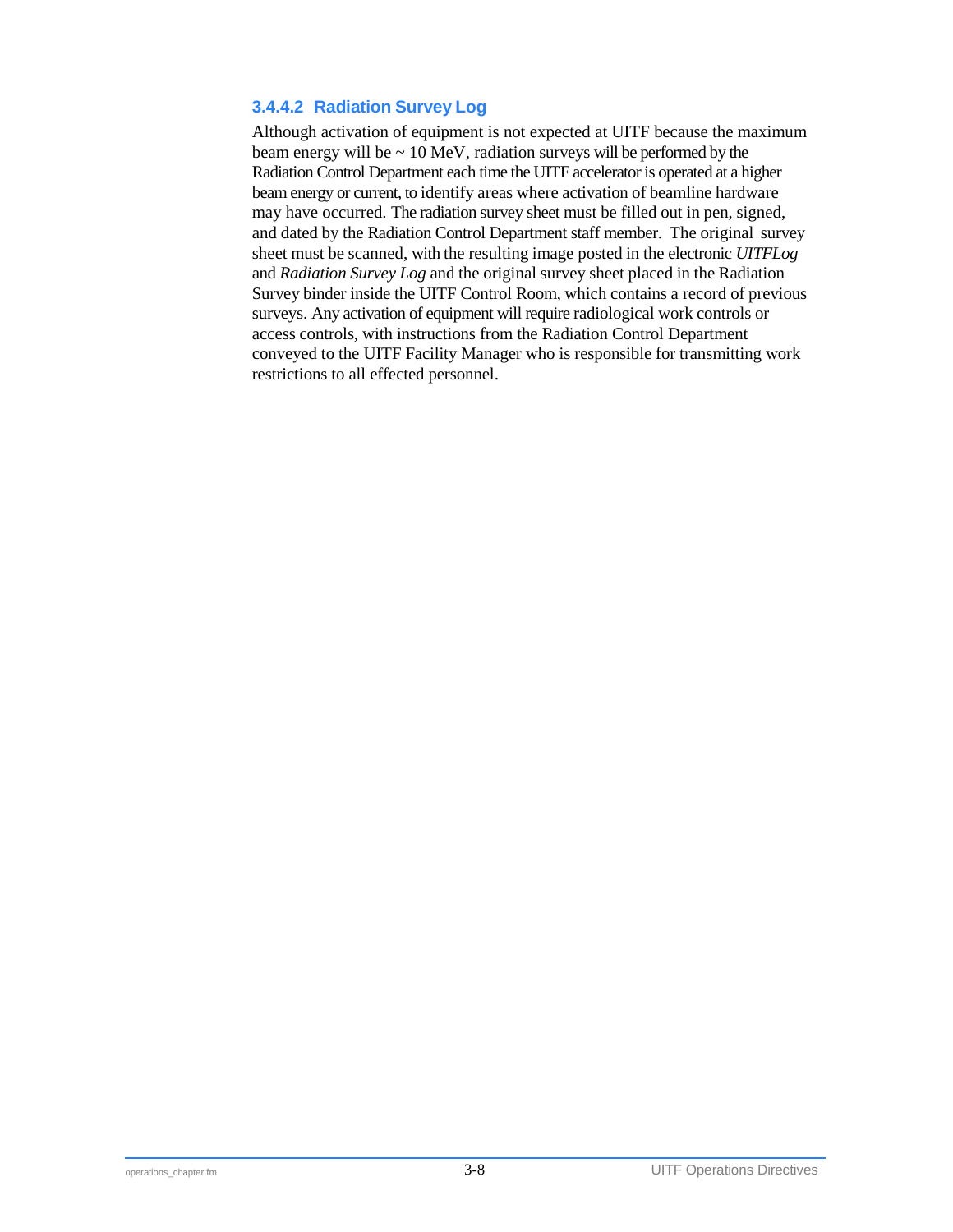## <span id="page-30-3"></span><span id="page-30-2"></span>**Maintenance & Tracking**

Maintenance refers to work performed on the hardware or software of the UITF. Examples of UITF maintenance activities include:

- Making repairs after a failure
- Periodic replacement of high-wear parts
- Fixing inspection deficiencies
- Post-repair testing
- Calibration
- Alignment
- Equipment and software upgrades

As a test facility, the UITF maintenance tasks are expected to be carried out within the priorities for resources set by the laboratory management.

Any major installations may be performed either by JLab staff and/or subcontractors and require either cross-divisional coordination or extensive engineering effort in the planning and execution phases and during checkout.

#### <span id="page-30-0"></span>**4.1 Personnel and Responsibilities**

For JLab-related tasks, maintenance of the UITF is the responsibility of UITF Facility Manager. Maintenance and project oversight for non-JLab tasksis a shared responsibility between the UITF Facility Manager and the project's PI. For these tasks, the UITF Work Coordinator handles day-to-day task scheduling and oversight. Maintenance and project activities for UITF are supported by the Jefferson Lab system support groups and subcontractors, who perform maintenance tasks for the UITF, LERF and CEBAF accelerators. Approved repairs are performed by authorized personnel.

#### <span id="page-30-1"></span>**4.1.1 UITF Work Coordinator**

The UITF Work Coordinator responsibilities encompass the UITF facility and include coordination and scheduling of all maintenance and non-JLab installation activities.

UITF Work Coordinator responsibilities are as follows:

- Serve as the primary contact for work to be performed in the UITF.
- Coordinate and schedule the safe and efficient installation of equipment in the UITF, including new experiment equipment and UITF system modifications or upgrades to accommodate the non-JLab projects.
- Maintain equipment documentation and work control documents in a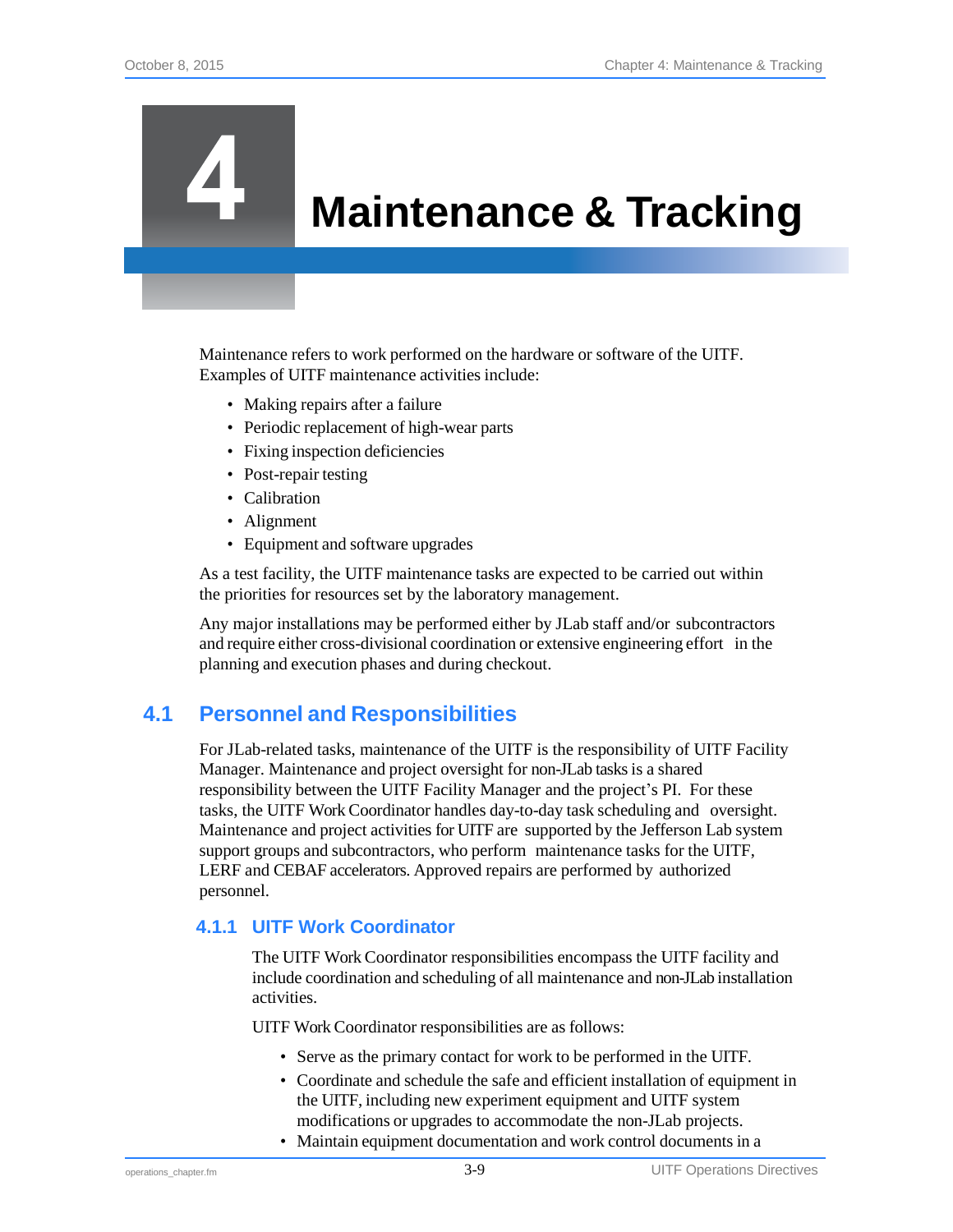central electronic repository.

- Participate in the demonstration and testing of new equipment and systems as they move from development to operational running.
- Lead focus meetings to address any potential or existing issues.

#### <span id="page-31-0"></span>**4.1.2 System Owners**

System Owners oversee all aspects of a UITF system (e.g., SRF, RF, magnets, BPMs) to assure system performance in support of the scheduled program. System Owners should ensure that the element data contained in the UITF Element Database (UED) matches the existing system configuration, and incorporate any UED changes in a timely manner.

#### <span id="page-31-2"></span><span id="page-31-1"></span>**4.2 Directives**

#### **4.2.1 Safety Guidelines for Maintenance Activities**

Maintenance and project tasks are performed within the guidelines established by the Jefferson Lab *ES&H Manual, Section 3000, Planning for Safe Operations.*

Work control documents associated with these tasks include, but are not limited to, Standard Operating Procedures (SOPs), Fire Hazard Work Permits, Confined Space Work Permits, Electrical Service Work Permits, and Radiological Work Permits. Prior to performing work, the *ES&H Manual, Section 3210, Work Planning, Control, and Authorization Process* must be followed in order to properly plan the work, identify and analyze risks, and gain the required authorization.

The *UITFList* Work Planning Tool, in Section 4.2.7 below, contains a Hazard Identification Worksheet that can provide a preliminary Task Hazard Analysis information an aid in identifying the associated risks while planning work.

If a hazard associated with a task is not addressed by the *ES&H Manual*, then the hazard is considered unusual, and specific written approval in the form of Operating Safety Procedures (OSPs) or Temporary Operating Safety Procedures (TOSPs) is required prior to beginning the work.

When planning or performing maintenance work, Unreviewed Safety Issues(USIs) that might arise from the work must be identified and reported. In general, the standard industrial hazards encountered during maintenance are addressed by the *ES&H Manual.* However, certain work may affect systems that act as credited controls used to mitigate the known hazards of UITF operations. Such work includes, but is not limited to the following:

- UITF modifications that are not replacement-in-kind activities.
- Change-out/replacement of safety equipment that is identified in the FSAD or ASE and not identical in form, fit, and function.
- Changes to the safety systems and equipment.

The *Unreviewed Safety Issue (USI) Procedure* providesadditional guidance helpful in identifying USIs and specifies the steps required to address any USI.

#### <span id="page-31-3"></span>**4.2.5 Bypassing System Interlocks**

Interlocks are present in many UITF systems and serve to protect personnel, equipment, or both. Interlocks constrain the operation of equipment in some fashion, either electronically or mechanically. Interlocks found in the UITF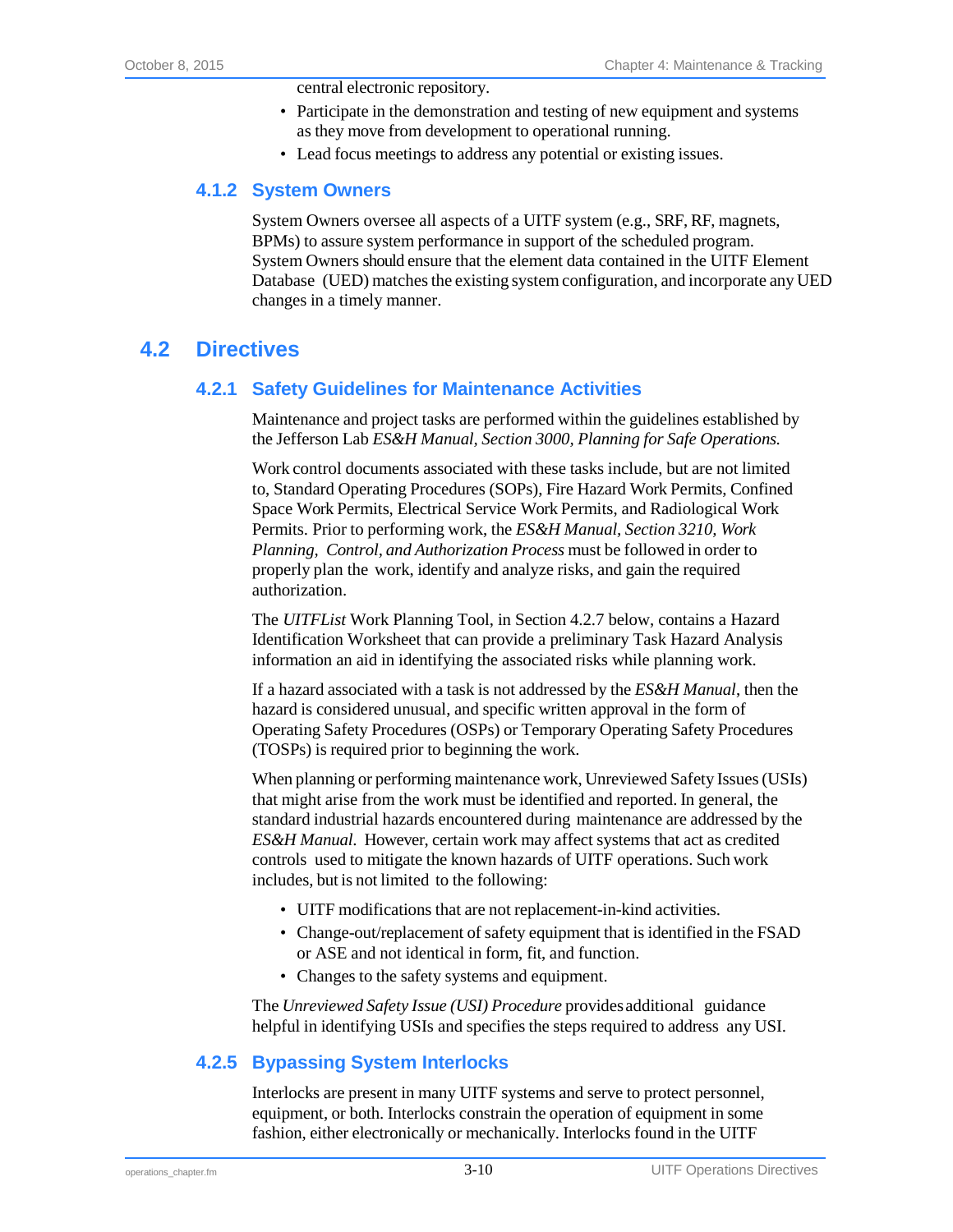typically rely on some type of electronic transducer, sensor, switch or physical mechanism to keep equipment from being placed in an unsafe state. It can be difficult to determine whether or not a specific item should, in fact, be considered an interlock. For example, a water valve is not an interlock, but an associated sensor that detects water flow, temperature, pressure, or valve position and constrains the operation of equipment *is* part of an interlock for that equipment.

From time to time it may be necessary to bypass a system interlock. Bypassing can be accomplished in a variety of ways, including installing a physical wire or jumper, modifying software, or making a change in one or more process variables or set points. Specific steps must be taken whenever an interlock is bypassed; however, these steps differ depending on whether the equipment remains in service or is physically disconnected from the accelerator (i.e., out-of-service). These two possibilities and the required steps are defined in the following sections. It should be noted that this directive does not apply to equipment associated with the Personnel Safety System, which is governed by a separate document, the *Jefferson Lab Personnel Safety System Configuration Control Policy.*

#### **4.2.5.1 In-Service Equipment**

Equipment is considered to be "in-service" when the physical, critical connections to the accelerator remain in place. In other words, the equipment remains inservice even if a switch (or switches) is thrown or a fuse is removed. Only actions like physically removing the equipment or disconnecting critical cabling change the status to "out-of-service".

When an interlock is bypassed on an in-service system, the person performing the bypass must ensure that an appropriate entry is made in the *UITF Logbook* and also apply a standard Interlock Bypassed tag when the interlock is bypassed. This tag must include the name of the person installing the bypass, the date, the purpose, the location of the jumper. Each bypass requires a separate tag, and the tag must be placed in a location that is obvious to anybody who would be removing the bypass.

There are two exceptions to this requirement.

- **Exception #1** Bypasses made by changing a software process variable *do not* require an Interlock Bypassed tag. Examples are masking a fast shutdown (FSD) node or bypassing an ODH head through software.
- **Exception #2** Bypasses made during repairs to correct conditions that impede the scheduled program.

#### **4.2.5.2 Out-of-ServiceEquipment**

Equipment is considered to be "out-of-service" when critical physical connections to the UITF have been removed. This is accomplished by, at a minimum, physically removing critical cabling that connects the system to the UITF. Equipment such as a box power supply may remain in place but be considered out-of-service after critical physical disconnects have been made. Equipment that has never been installed in the accelerator is also considered to be out-of-service.

Bypassed interlocks in out-of-service equipment must be identified by a tag*.* The person installing the bypass must fill out and apply a standard Interlock Bypassed tag when the interlock is bypassed. This tag must include the name of the person installing the bypass, the date, the purpose, and the location of the jumper (a serial number is not required for out-of-service equipment). The tag must remain attached to the equipment until the bypass is removed. Each bypass requires a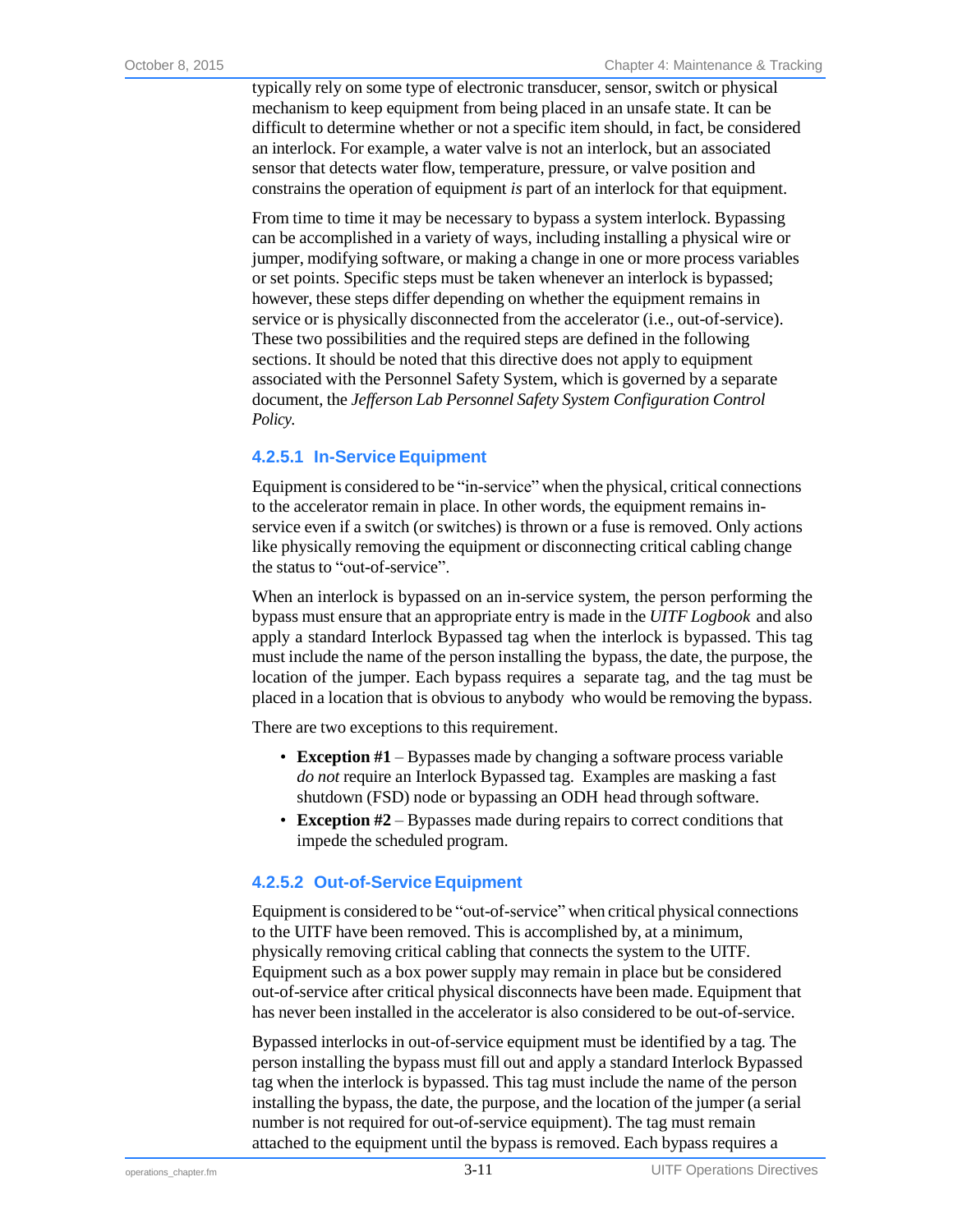separate tag, and the tag must be placed in a location that is obvious to anybody installing the equipment.

#### <span id="page-33-0"></span>**4.2.6 OPS-PR Problem Reporting System**

OPS-PR (Operations Problem Report) is an electronic tracking and reporting system for corrective action requests. OPS-PR entries are made using either the control screen interface or the web-based interface.

The OPS-PR initiator describes the problem and also selects from the lists of systems, groups, and regions to categorize the problem. For some common problems, guidance for a solution may be presented asthe entry is made. Files can be attached, and the entry can also be associated with other similar entries. The electronic logbook(s) where the entry will appear can also be specified. When the entry is submitted, the system owner and other subscribed personnel automatically receive the entry via email; other recipients can also be entered. Once generated, an OPS-PR can be reassigned by the system owner and comments can be added as progress is made toward resolution.

#### **4.2.7 UITFList Work Planning Tool**

Through *UITFList*, accelerator personnel can electronically submit tasks for approval and scheduling, as a means to efficiently perform work that could interfere with accelerator operations, or UITF-related work performed by other groups, or activities happening outside of UITF but within the Test Lab High Bay. Each *UITFList* submission includes task details, the potential impact to accelerator operations, task hazard identification and a hazard mitigation plan, a backout plan, and supporting documentation as attachments. Once submitted, a task is automatically routed via email to the appropriate partiesfor comment and approval. After approval, the task waitsin the pending queue until the work is scheduled by the UITF Facility Manager.